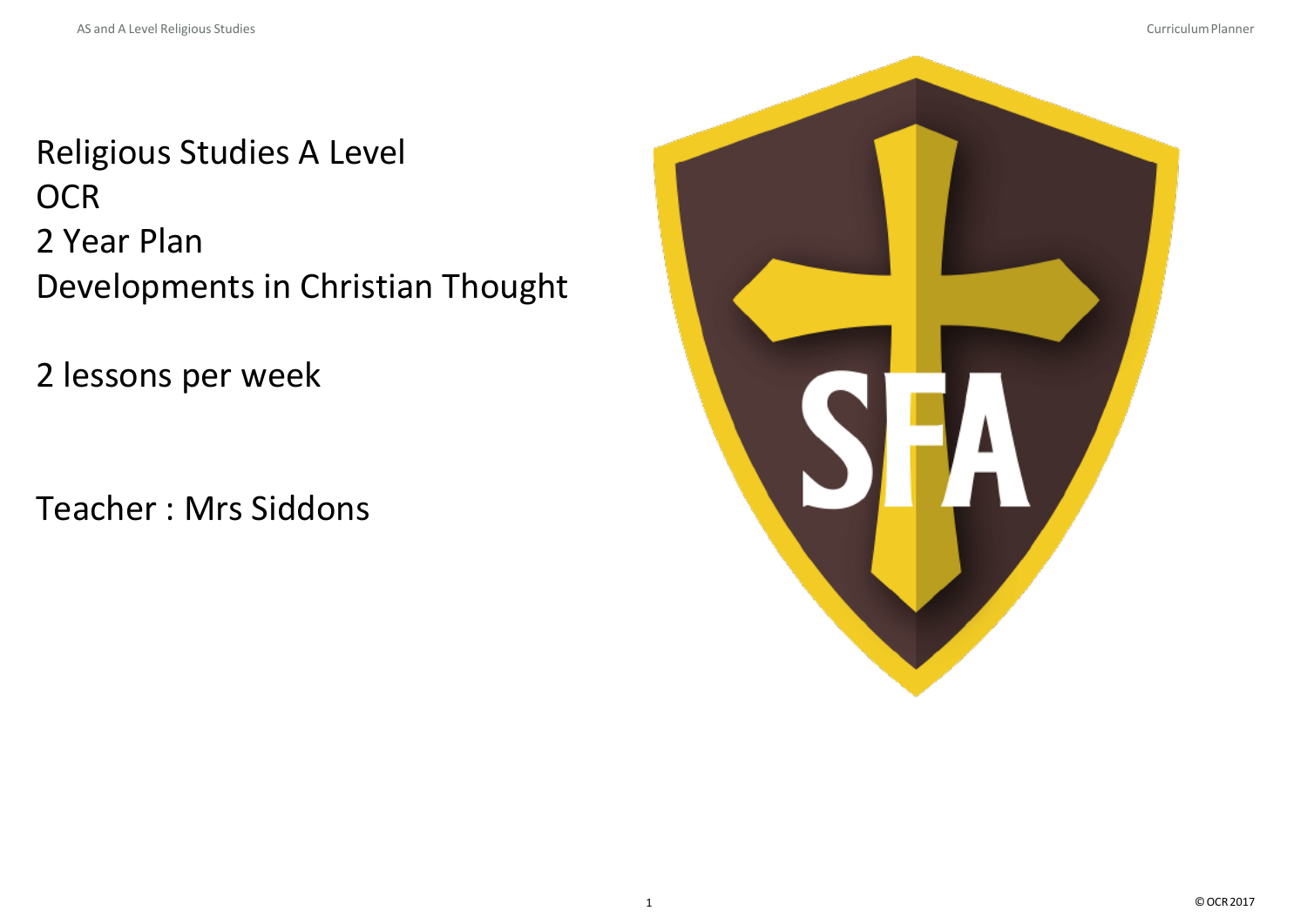| <b>Topic Year 1</b><br>Term 1 | <b>Content Point</b>                   | <b>Hours</b>                                                     | <b>Suggested Teaching and Learning</b>                                                                                                                                                                                                                                 | Suggested resources, scholarly views, academic<br>approaches and sources of wisdom and authority                                                               |
|-------------------------------|----------------------------------------|------------------------------------------------------------------|------------------------------------------------------------------------------------------------------------------------------------------------------------------------------------------------------------------------------------------------------------------------|----------------------------------------------------------------------------------------------------------------------------------------------------------------|
| Augustine's<br>Human          | $\overline{4}$                         | Brief background to Augustine and the influences on his thinking | https://www.youtube.com/watch?v=IZHdjRgiHH4                                                                                                                                                                                                                            |                                                                                                                                                                |
| Teaching on<br>Human Nature*  | Relationships pre-<br>and post-Fall    |                                                                  | including:<br>• His mother Monica.                                                                                                                                                                                                                                     | https://www.youtube.com/watch?v=QpJdPXnx7-A                                                                                                                    |
|                               |                                        |                                                                  | · Manicheism.<br>· Pelagius.                                                                                                                                                                                                                                           | A McGrath, The Christian Theology Reader 3rd Ed<br>(Blackwell: Oxford, 2007) pp 401-487                                                                        |
|                               |                                        |                                                                  | • Augustine's own experience of the power of human sexuality<br>and the impact on human nature.                                                                                                                                                                        | T Wiley, Original Sin: Origins Developments,<br>Contemporary Meanings (Paulist: New York, 2002) pp                                                             |
|                               |                                        |                                                                  | Augustine's interpretation of Genesis 2-3.                                                                                                                                                                                                                             | $56 - 76$                                                                                                                                                      |
|                               |                                        |                                                                  | The state of perfection before the Fall and Adam and Eve's<br>relationship as friends:<br>• The state of perfection in Eden and the sexual relationship as a                                                                                                           | A McGrath, Christian Theology: An Introduction (6th<br>Edition available September 2016: http://eu.wiley.com/<br>WileyCDA/WileyTitle/productCd-1118869575.html |
|                               |                                        |                                                                  | rational act in response to the command of Gen. 1'Go forth and<br>multiply'.<br>• Adam and Eve's friendship not based on sex.<br>• Unity of body and soul.<br>Lust and selfish desires after the Fall:<br>• The division of the unity of the body and the soul and the | 5th edition resources:<br>http://bcs.wiley.com/he-bcs/<br>Books?action=index&itemId=1444335146&bcsId=5839                                                      |
|                               |                                        |                                                                  |                                                                                                                                                                                                                                                                        | Catechism of the Roman Catholic Church Part 3                                                                                                                  |
|                               |                                        |                                                                  |                                                                                                                                                                                                                                                                        | Chapter 1 Article 8: http://www.vatican.va/archive/<br>ENG0015/ INDEX.HTM                                                                                      |
|                               |                                        |                                                                  | divided will.<br>• The importance of concupiscence.<br>• The sexualisation of humanity.<br>· Augustine view on the role of women in the Fall.                                                                                                                          | Catechism of the Roman Catholic Church Part 3<br>Chapter 1 Article 8: http://www.vatican.va/archive/<br>ENG0015/ INDEX.HTM                                     |
|                               | Original Sin and<br>its effects on the | $\overline{2}$                                                   | Augustine's teaching that Original Sin is passed on through sexual<br>intercourse and is the cause of Human Selfishness and lack of free<br>will and the lack of stability and corruption in all human societies.                                                      | Catechism of the Roman Catholic Church Part 3<br>Chapter 3 Article 2                                                                                           |
|                               | will and human                         |                                                                  |                                                                                                                                                                                                                                                                        | http://www.vatican.va/archive/ENG0015/ INDEX.HTM                                                                                                               |
|                               | societies                              |                                                                  | • The uncontrolled body and the dominance of erotic desire in<br>procreation.                                                                                                                                                                                          | Video The Examined Life: What is Human Nature?                                                                                                                 |
|                               |                                        |                                                                  | · Humanity as a 'massapeccati'.<br>• Humanity is predisposed to sin.                                                                                                                                                                                                   | M. Velasquez, Philosophy: A Text with Readings https://<br>www.cengagebrain.co.uk/shop/search/9781133933441                                                    |
|                               |                                        |                                                                  | • Lust as a consequence.<br>• The human drive of passion against rationality.                                                                                                                                                                                          | H Chadwick. Augustine: A Very Short Introduction<br>(OUP:Oxford, 1986) chapter 10                                                                              |
|                               |                                        |                                                                  | · Humankind's rebellion against God.                                                                                                                                                                                                                                   | R Price. Augustine (Fount: London, 1996) chapters 4-5                                                                                                          |
|                               |                                        |                                                                  | A good contrast to evaluate? look at other theories of human<br>nature such as the atheist ideas of Sartre.                                                                                                                                                            | J Wetzel. Augustine A Guide for the Perplexed<br>(Continuum: London, 2010) chapter 3                                                                           |
|                               |                                        |                                                                  |                                                                                                                                                                                                                                                                        |                                                                                                                                                                |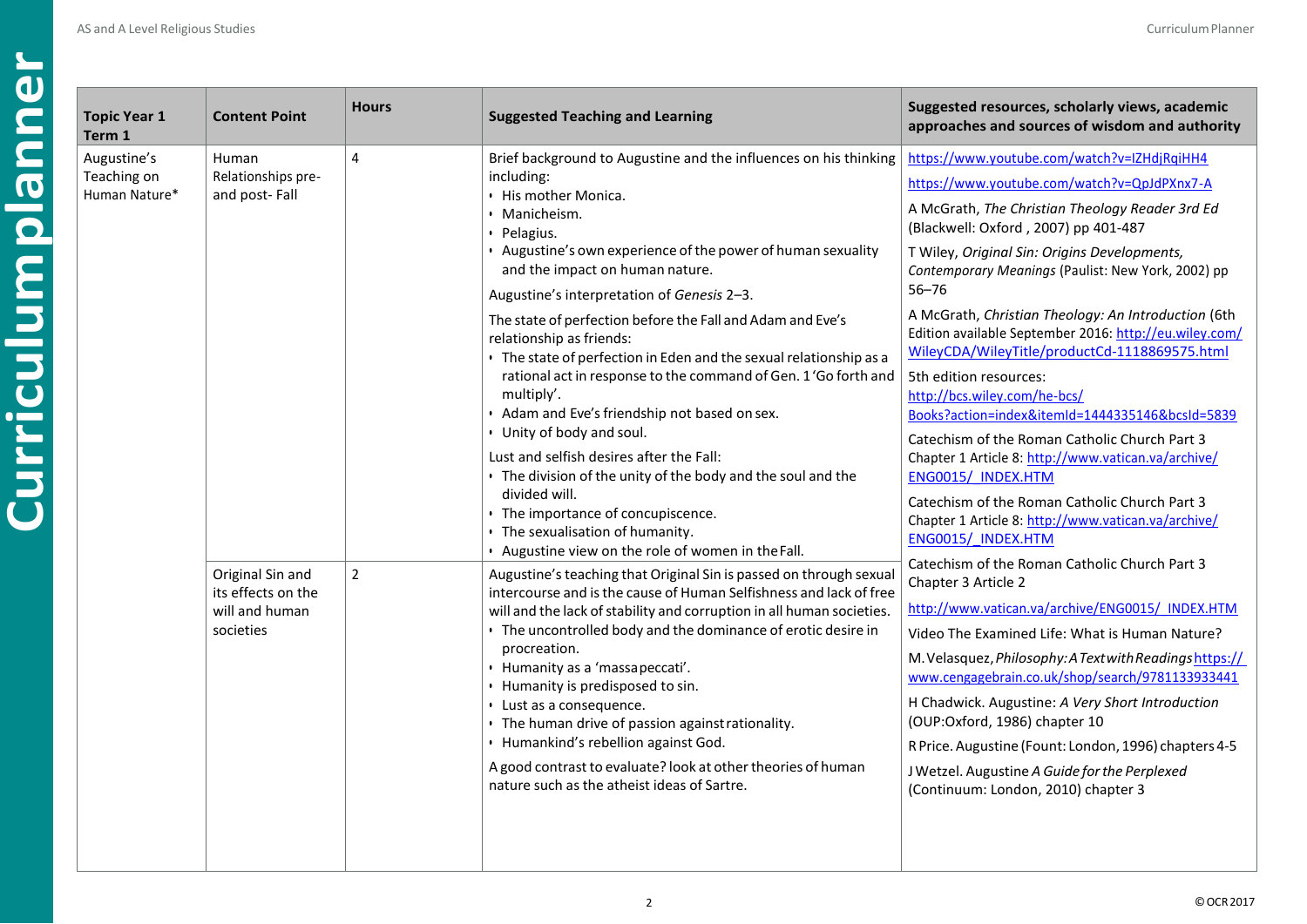| <b>Topic Year 1</b><br><b>Term 3.2</b> | <b>Content Point</b>            | <b>Hours</b>   | <b>Suggested Teaching and Learning</b>                                                                                                                                                                                                                                                                                                                                                                                                                                                                                                                                                                                                                                                                                                                                                                                                                                          | Suggested resources, scholarly views, academic<br>approaches and sources of wisdom and authority                                                                                                                                                                                                                                                                                                                                                                                                               |
|----------------------------------------|---------------------------------|----------------|---------------------------------------------------------------------------------------------------------------------------------------------------------------------------------------------------------------------------------------------------------------------------------------------------------------------------------------------------------------------------------------------------------------------------------------------------------------------------------------------------------------------------------------------------------------------------------------------------------------------------------------------------------------------------------------------------------------------------------------------------------------------------------------------------------------------------------------------------------------------------------|----------------------------------------------------------------------------------------------------------------------------------------------------------------------------------------------------------------------------------------------------------------------------------------------------------------------------------------------------------------------------------------------------------------------------------------------------------------------------------------------------------------|
|                                        | God's grace                     | $\overline{2}$ | Only God's grace, his generous love, can overcome sin and the<br>rebellious will can overcome sin to achieve the summum bonum:<br>• The rejection of the Pelagian view of the power of the human<br>will.<br>. The inability of human kind to act out of its own fallen will and<br>the ned to depend on the grace of God.<br>• The variety of ways God demonstrates grace e.g. Paul on the<br>Road to Damascus.<br>Consider Karl Barth's view on grace to develop a deeper<br>understanding of the Augustinian view.                                                                                                                                                                                                                                                                                                                                                           | Peter Brown. The Body and Society (Columbia University<br>Press: NewYork, 1998) chapter 19<br>D L Migliore. Faith Seeking Understanding: An<br>Introduction to Christian Theology (2nd Ed) (Grand<br>Rapids: Michigan, 2004) pp 149-159<br>EPagels.Adam, Eveand the Serpent (Vintage: New York,<br>1988)<br>JWebster. The Cambridge Companion to Karl Barth (CUP:<br>Cambridge, 2007) pp 159-176<br>Galatians 5:17<br>Romans 7:15-23<br>Confessions Bk 6, 15.25 Bk 8<br>City of God Bk 13ch 13, Bk 14 ch 16-26 |
| <b>Topic Year 2</b><br><b>Term 1.1</b> | <b>Content Point</b>            | <b>Hours</b>   | <b>Suggested Teaching and Learning</b>                                                                                                                                                                                                                                                                                                                                                                                                                                                                                                                                                                                                                                                                                                                                                                                                                                          | Suggested resources, scholarly views, academic<br>approaches and sources of wisdom and authority                                                                                                                                                                                                                                                                                                                                                                                                               |
| Death and the<br>Afterlife*            | Christian teaching<br>on heaven | $\overline{3}$ | Different interpretations of heaven:<br>• It is an actual place where a person may go after death and<br>experience physical and emotional happiness.<br>• Heaven is a spiritual state that a person experiences as part of<br>their spiritual journey after death.<br>• Heaven is a symbol of a person's spiritual and moral life on<br>earth and not a place or state after death.<br>• The idea of the hope of heaven in the context of Christianity as<br>a religion of hope as expressed by StPaul.<br>• The dwelling place of Christ from where final judgement will<br>come.<br>• The New Jerusalem: The communal nature.<br>• Aquinas on the afterlife.<br>. The vision of heaven in the RC tradition and St Pope John Paul II<br>interpretation of heaven in light of St Thomas Aquinas.<br>A place to see God 'face to face', the climax of Dante's Divine<br>Comedy. | Psalm 27:4<br>2 Corinthians 5:1-2<br>Phillipians 3:20<br>Romans 10:6<br>1 Thessalonians 1:10, 4:16<br>Revelations 20:2-6, 7-15;21:1-8<br>https://www.ewtn.com/library/PAPALDOC/JP2HEAVN.<br>HTM#Hell<br>http://www.vatican.va/archive/ccc css/archive/<br>catechism/p123a12.htm<br>City of God, Bk. 21, Ch. 9<br>C. S Lewis. The Problem of Pain, (MacMillan: New York,<br>1944)<br>JHick. Death and Eternal Life (Palgrave Macmillan: New<br>York, 1985), Part III                                            |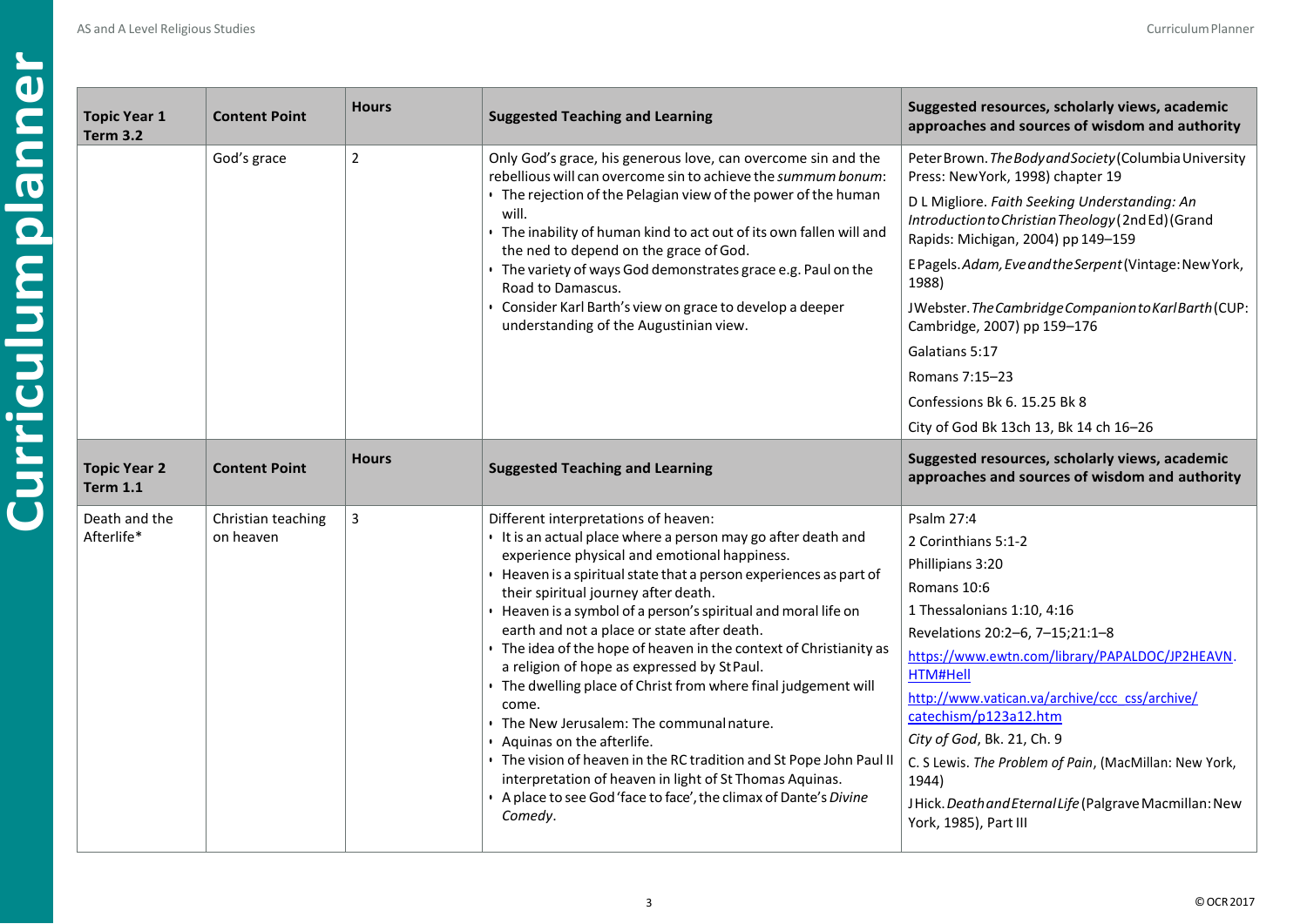| <b>Topic Year 2</b><br><b>Term 1.1</b> | <b>Content Point</b>               | <b>Hours</b>   | <b>Suggested Teaching and Learning</b>                                                                                                                                                                                                                                                                                                                                                                                                                                                                                                                                                                                                                   | Suggested resources, scholarly views, academic<br>approaches and sources of wisdom and authority                                                                                                                                                                                                                                                                                       |
|----------------------------------------|------------------------------------|----------------|----------------------------------------------------------------------------------------------------------------------------------------------------------------------------------------------------------------------------------------------------------------------------------------------------------------------------------------------------------------------------------------------------------------------------------------------------------------------------------------------------------------------------------------------------------------------------------------------------------------------------------------------------------|----------------------------------------------------------------------------------------------------------------------------------------------------------------------------------------------------------------------------------------------------------------------------------------------------------------------------------------------------------------------------------------|
|                                        | Christian teaching<br>on hell      | $\overline{2}$ | Different interpretations of hell:<br>• It is an actual place where a person may go after death and experience<br>punishment.<br>• Hell is a spiritual state that a person experiences as part of their spiritual<br>journey after death.<br>· Hell is a symbol of a person's spiritual and moral life on earth and not a<br>place or state after death.<br>· Augustine's view of hell.<br>· Dante's view of hell.<br>• Hell as a punishment or freely accepted state.<br>· A state of being distant from God by choice or punishment.<br>• Liberal Christian understanding of hell v Conservative Christian views in<br>light of an omnibenevolent God. | A McGrath. A Theology: the Basics, (Blackwell: Oxford,<br>2012) Chapter 8<br>A McGrath. The Christian Theology Reader 3rd Ed<br>(Blackwell: Oxford, 2007) pp 643-683<br>J Macquarrie. Principles of Christian Theology (SCM:<br>London, 1977) pp 357-362<br>Dante Alighieri. The Divine Comedy<br>(OUP: Oxford, 2008)                                                                  |
|                                        | Christian teaching<br>on purgatory | $\overline{2}$ | Different interpretations of purgatory:<br>It is an actual place where a person may go after death and experience<br>purification.<br>• Purgatory is a spiritual state that a person experiences as part of their<br>spiritual journey after death.<br>· Purgatory is a symbol of a person's spiritual and moral life on earth and<br>not a place or state after death.<br>As a place of purification.<br>A state of existence.<br>• This life as purgatory.<br>• The good do not need purgatory.<br>• Dante's view of purgatory.                                                                                                                        |                                                                                                                                                                                                                                                                                                                                                                                        |
|                                        | Christian teaching<br>on election  | $\overline{2}$ | Different Christian views of who will be saved including:<br>• Limited election (that only a few Christians will be saved).<br>· Calvin's view of salvation.<br>• Unlimited election (that all people are called to salvation but not all are<br>saved).<br>• Universalist belief (that all people will be saved).<br>• The Westminster Confession.<br>· Exclusivist/Inclusivist/Pluralist Views.<br>· All with reference to the key ideas in Matthew 25:31-46.                                                                                                                                                                                          | John 15:16<br>Acts 17<br>J Calvin. <i>Christian Institutes</i> Bk 3 Ch 21 Sec 5<br>http://www.reformed.org/books/institutes/books/<br>book3/bk3ch21.html<br>Karl Rahner and John Hick on salvation<br>J Webster, The Cambridge Companion to Karl Barth<br>(CUP: Cambridge, 2007) pp 143-158<br>A McGrath. The Christian Theology Reader 3rd Ed<br>(Blackwell: Oxford, 2007) pp 401-487 |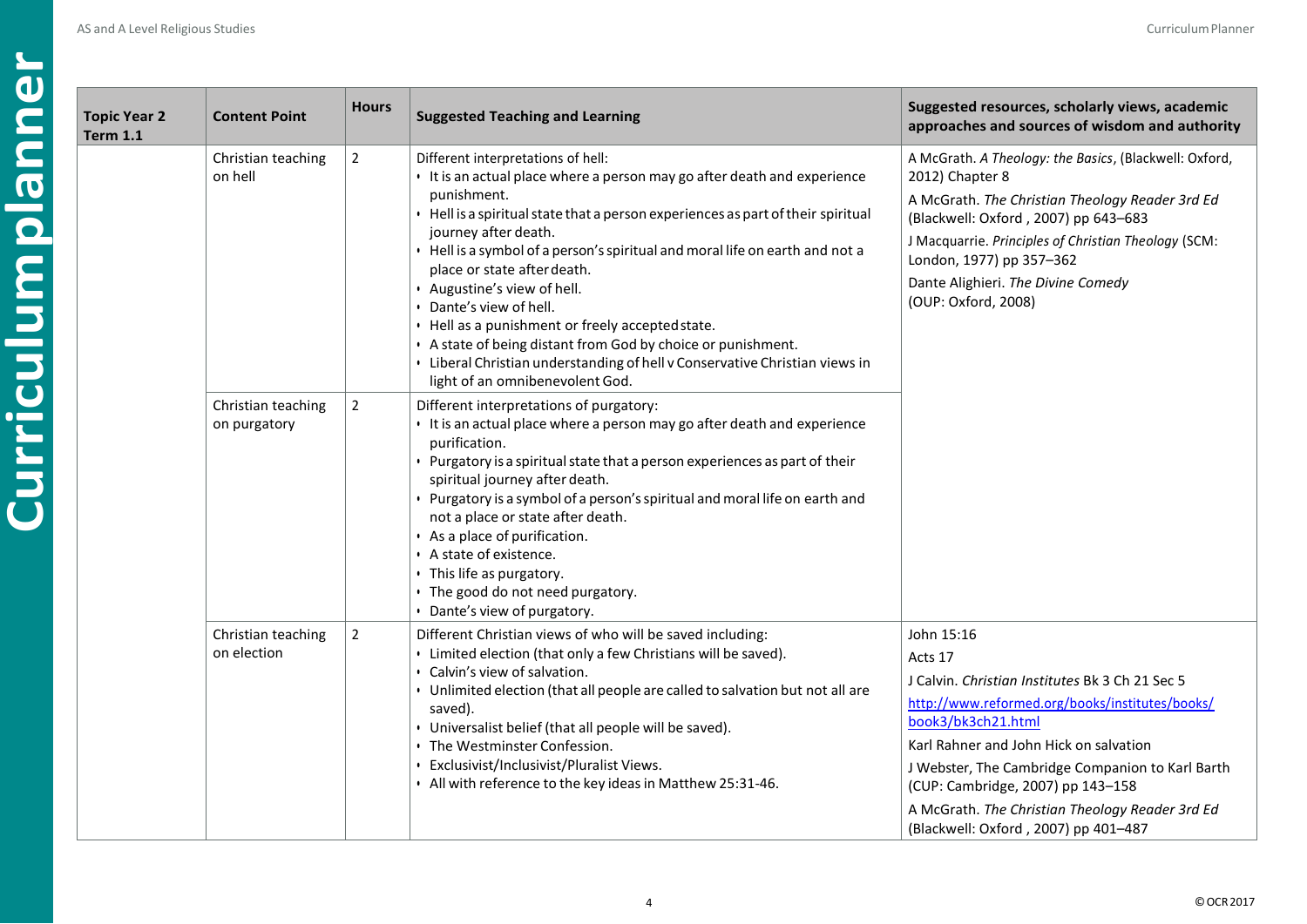| <b>Topic Year 2</b><br><b>Term 1.1</b> | <b>Content Point</b>                                                                  | <b>Hours</b>   | <b>Suggested Teaching and Learning</b>                                                                                                                                                                                                                                                                                                                                                                                                                                    | Suggested resources, scholarly views, academic<br>approaches and sources of wisdom and authority                                                                                                                                                                                                                                                                                                                                                                                                                                                                                                                                                                  |
|----------------------------------------|---------------------------------------------------------------------------------------|----------------|---------------------------------------------------------------------------------------------------------------------------------------------------------------------------------------------------------------------------------------------------------------------------------------------------------------------------------------------------------------------------------------------------------------------------------------------------------------------------|-------------------------------------------------------------------------------------------------------------------------------------------------------------------------------------------------------------------------------------------------------------------------------------------------------------------------------------------------------------------------------------------------------------------------------------------------------------------------------------------------------------------------------------------------------------------------------------------------------------------------------------------------------------------|
| Knowledge of<br>God's Existence*       | Natural knowledge<br>of God's existence:<br>As an innate human<br>sense of the divine | 3              | As all humans are made in God's image they have an inbuilt capacity<br>and desire to know God including:<br>• What it is to know.<br>• Human openness to beauty and goodness as aspects of God.<br>· Human intellectual ability to reflect on and recognise God's existence.<br>· Explore the concept of the imago dei.<br>· John Calvin and the sensus divinatus and semen religionis.<br>· Calvin's view that the Fall damages our ability to know God.<br>• Conscience | P Helm. Calvin: A Guide for the Perplexed (Contuinuum:<br>London, 2008)<br>E Dowey Jr. The Knowledge of God in Calvin's Theology<br>3rd Ed. (Eerdmans: Michigan, 1994)<br>D L Migliore. Faith Seeking Understanding: An<br>Introduction to Christian Theology (2nd Ed) (Grand<br>Rapids: Michigan, 2004) pp 20-43<br>J Macquarrie. Principles of Christian Theology (SCM:<br>London, 1977) pp 43-58                                                                                                                                                                                                                                                               |
|                                        | Natural knowledge<br>of God's existence:<br>As seen in the order<br>of creation       | $\overline{2}$ | What can be known of God can be seen in the apparent design and<br>purpose of nature:<br>· Paley's argument for the existence of God.<br>· Natural Theology.<br>· Calvin's view of creation as God's theatre.<br>Creation as the mirror of God.<br>· The traditional design argument and Hume'scriticism.<br>• J Macquarrrie on dialectical theism.                                                                                                                       | Psalm 19:1<br>Romans 1:19-20<br>https://www.youtube.com/watch?v=E3yo5mN2T0k<br>https://www.youtube.com/watch?v=HPODn3a3R20<br>A McGrath. The Christian Theology Reader 3rd Ed<br>(Blackwell: Oxford, 2007) pp 168-171                                                                                                                                                                                                                                                                                                                                                                                                                                             |
|                                        | Revealed<br>knowledge of God's<br>existence: through<br>faith and God's<br>grace      | $\overline{2}$ | As humans are sinful and have finite minds, natural knowledge is not<br>sufficient to gain full knowledge of God; knowledge of God is possible<br>through: Faith, and Grace as God's gift of knowledge of himself through the<br>Holy Spirit:<br>• Explanation of Special Revelation and Revealed Knowledge.<br>· Immediate and mediate revelation.<br>Aquinas on the nature of faith.<br>· Revelation in Scripture.                                                      | J Macquarrie. Principles of Christian Theology (SCM:<br>London, 1977) pp 84-103<br>https://www.youtube.com/watch?v=MLnylZM14w0<br>&index=39&list=PLCE62098E8D4316B8<br>https://www.youtube.com/watch?v=Zd8fhGb3KRs<br>https://www.youtube.com/watch?v=aehQjcaKeS4<br>A McGrath. Christian Theology: An<br>Introduction (6th Edition available September<br>2016: http://bcs.wiley.com/he-bcs/<br>Books?action=index&itemId=1444335146&bcsId=5839<br>5th edition resources:<br>pp152-170<br>http://bcs.wiley.com/he-bcs/<br>Books?action=index&itemId=1444335146&bcsId=5839<br>J Webster. The Cambridge Companion to Karl Barth<br>(CUP: Cambridge, 2007) pp 37-56 |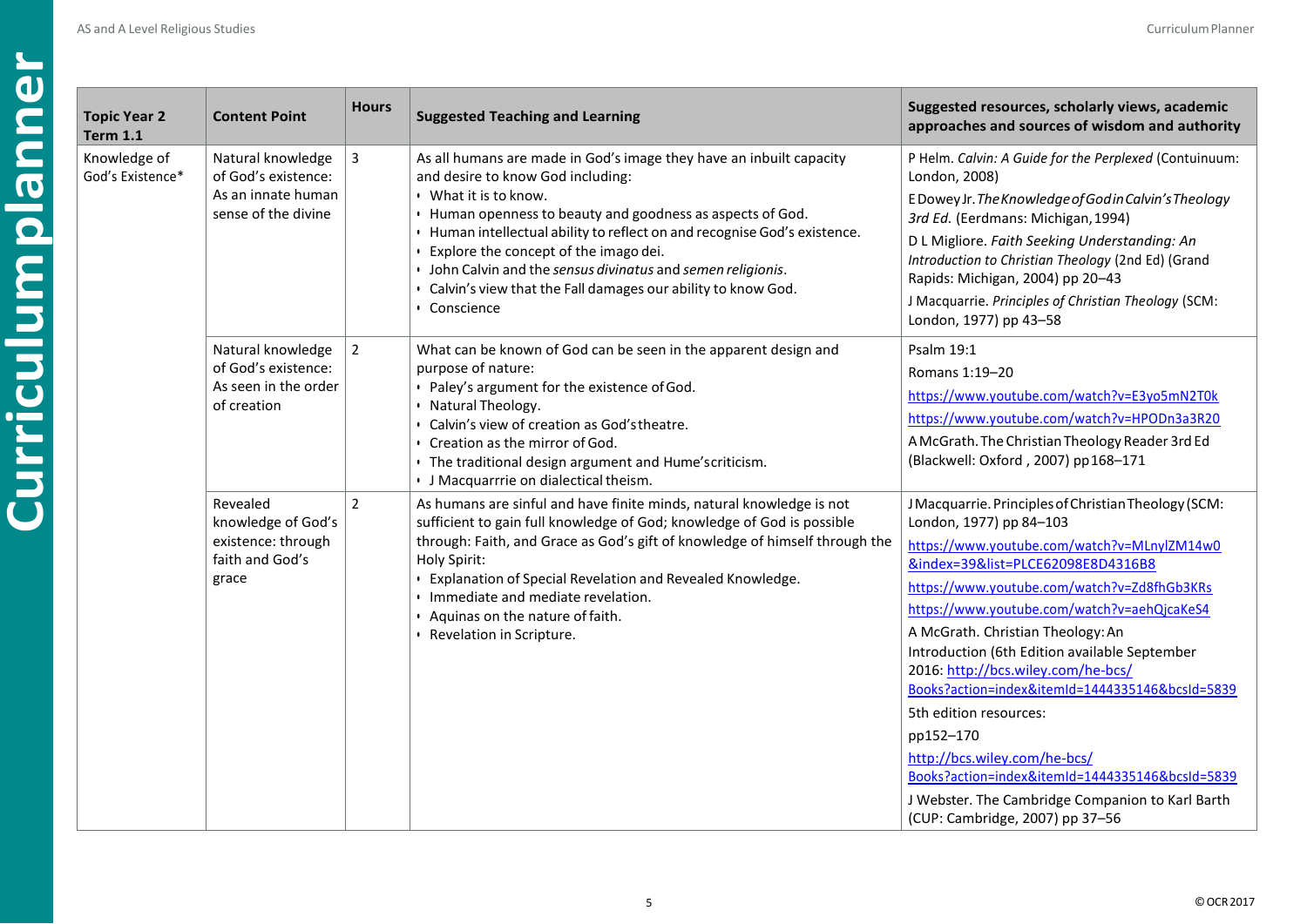|                 | <b>Topic Year 2</b><br><b>Term 1.2</b> | <b>Content Poir</b>                               |
|-----------------|----------------------------------------|---------------------------------------------------|
| lanner<br>a win |                                        | Revealed<br>knowledge of<br>in Jesus Chris        |
| <b>Dian</b>     | The Person of<br>Jesus Christ*         | Jesus Christ's<br>authority as t<br>of God        |
|                 |                                        | Jesus Christ's<br>authority as a<br>teacher of wi |

| ear 2<br>$2 \nightharpoonup$ | <b>Content Point</b>                                  | <b>Hours</b>   | <b>Suggested Teaching and Learning</b>                                                                                                                                                                                                                                                                                                                                                                                                                                                                                                                                                                                                                                                                                                                                                                                                                                                | Suggested resources, scholarly views, academic<br>approaches and sources of wisdom and authority                                                                                                                                      |
|------------------------------|-------------------------------------------------------|----------------|---------------------------------------------------------------------------------------------------------------------------------------------------------------------------------------------------------------------------------------------------------------------------------------------------------------------------------------------------------------------------------------------------------------------------------------------------------------------------------------------------------------------------------------------------------------------------------------------------------------------------------------------------------------------------------------------------------------------------------------------------------------------------------------------------------------------------------------------------------------------------------------|---------------------------------------------------------------------------------------------------------------------------------------------------------------------------------------------------------------------------------------|
|                              | Revealed<br>knowledge of God<br>in Jesus Christ       | $\overline{2}$ | Full and perfect knowledge of God is revealed in the person of Jesus Christ and<br>through the life of the church and The Bible:<br>· Jesus as an example of Special Revelation.<br>· John Calvin's belief that Jesus was literally God in human form.<br>• Calvin on knowing God as redeemer in Jesus Christ.<br>• Double grace in Christ.<br>· The Chalcedonian definition.<br>• The Arian Controversy.                                                                                                                                                                                                                                                                                                                                                                                                                                                                             | Matthew 11:27<br>John 1:1<br>John 14:9<br>Hebrews 1:1-2<br>Philipians 2:6-8<br>Acts 17:16-34                                                                                                                                          |
| son of<br>nrist*             | Jesus Christ's<br>authority as the Son<br>of God      | $\overline{3}$ | Jesus' authority as Son of God.<br>Jesus divinity as expressed in his:<br>• Knowledge of God: variety of Gospel passages which reflect the intimate<br>relationship between Jesus and the Father.<br>· Miracles: nature miracles and their relationship to God's power over nature<br>in Genesis and the healing miracles as seen as only God's ability to forgive<br>sin.<br>. Resurrection: the event seen as a miracle or the event seen as God<br>breaking the laws of nature to reflect the relationship between God the<br>Father and God the Son.<br>· With reference to Mark 6:47-52 and John 9:1-41.<br>. The Chalcedonian definition.<br>• The Arian Controversy.<br>· Did Jesus Know think he was divine?<br>. His death and resurrection were an atonement and established a new<br>relationship with God and humanity.<br>· A special or a unique relationship with God? | I Corinthians 15:13-15<br>J Macquarrie. Principles of Christian Theology (SCM:<br>London, 1977) pp 268-327<br>J Pelikan. Jesus Through the Centuries (YUP: Yale, 1999)<br>RBultmann. Jesus and the Word (Scribner: New York,<br>1980) |
|                              | Jesus Christ's<br>authority as a<br>teacher of wisdom | $\overline{2}$ | Jesus' moral teaching on:<br>· Repentance and forgiveness.<br>· Inner purity and moral motivation.<br>• With reference to Matthew 5:17-48 and Luke 15:11-32.<br>• The nature of repentance as turning to God.<br>• The concept of reversal in Mt 5:17-48.<br>• Deontological or teleological motivation for morality in the teaching of<br>Jesus.<br>• Inner purity v the concept of sin and Original.<br>· Sin, the moral teaching of Jesus.<br>· John Hick's view of Jesus.                                                                                                                                                                                                                                                                                                                                                                                                         | Luke 13:1-5<br>JHick. The Myth of God Incarnate (SCM: London, 2012<br>re-issue)                                                                                                                                                       |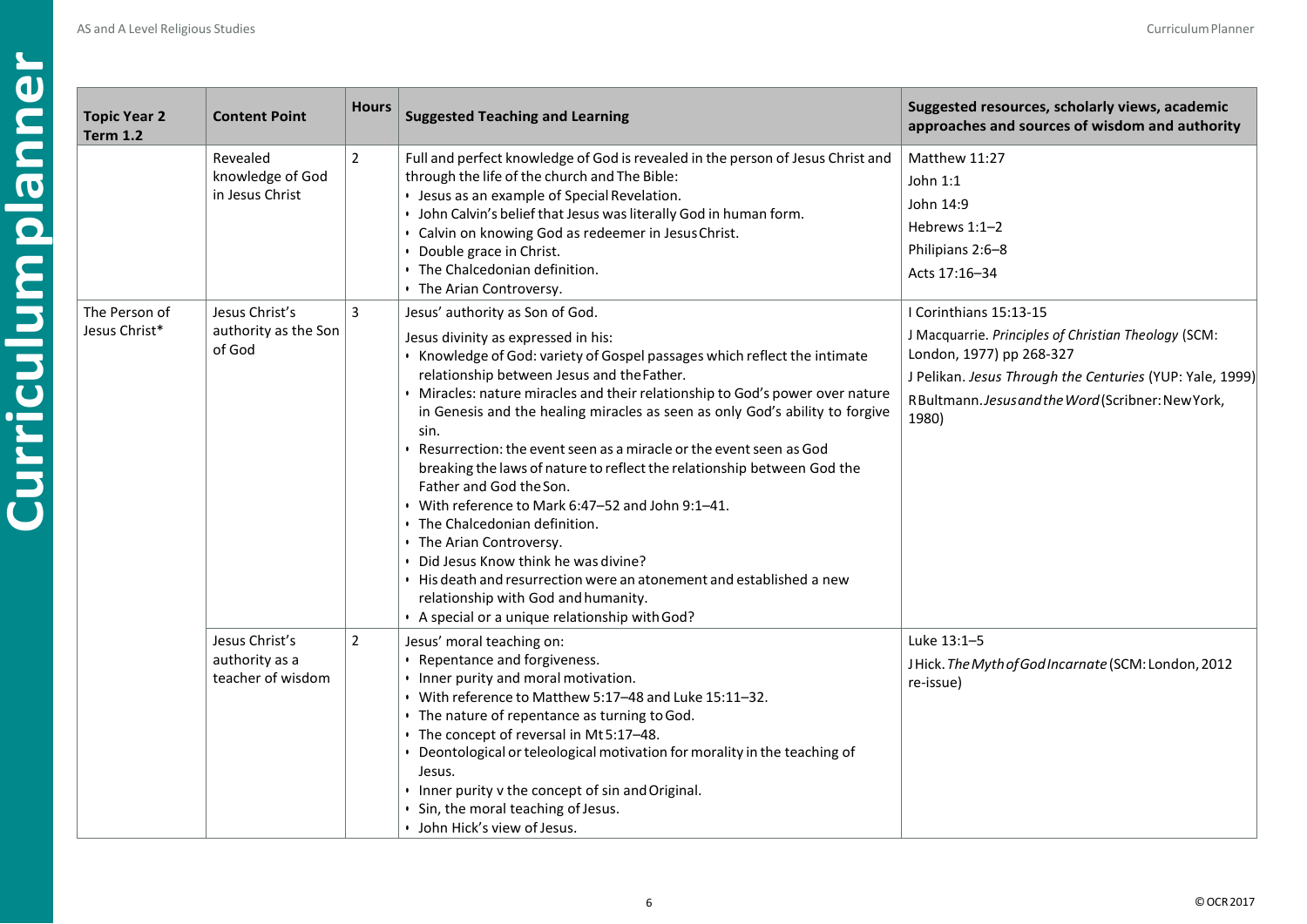| <b>Topic Year 2</b><br><b>Term 1.2</b> | <b>Content Point</b>                          | <b>Hours</b> | <b>Suggested Teaching and Learning</b>                                                                                                                                                                                                                                                                                                                                                                                                                                                                                                                                   | Suggested resources, scholarly views, academic<br>approaches and sources of wisdom and authority                                                                                                                                                                                                                                                                                                                                                                            |
|----------------------------------------|-----------------------------------------------|--------------|--------------------------------------------------------------------------------------------------------------------------------------------------------------------------------------------------------------------------------------------------------------------------------------------------------------------------------------------------------------------------------------------------------------------------------------------------------------------------------------------------------------------------------------------------------------------------|-----------------------------------------------------------------------------------------------------------------------------------------------------------------------------------------------------------------------------------------------------------------------------------------------------------------------------------------------------------------------------------------------------------------------------------------------------------------------------|
|                                        | Jesus Christ's<br>authority as a<br>liberator | 2            | Jesus' role as liberator of the marginalised and the poor as expressed<br>in his:<br>Challenge to political authority.<br>Challenge to religious authority.<br>With reference to Mark 5:24-34 and Luke 10:25-37.<br>The implications of Jesus as liberator for ALL not just the<br>marginalised.<br>Liberator from sin (theological).<br>Liberator from what holds people back(existential).<br>Liberator from unjust structures(socio-economic).<br>The political nature of Jesus' life and death.<br>Does he treat ALL people equally?<br>Not a liberator but a Cynic? | Luke 4:16-21<br>Matthew 23:1-4, 13<br>Matthew 25:35-36<br>Romans 6:23<br>G Gutierrez. A Theology of Liberation (SCM: London,<br>2010)<br>J Sobrino. The Principle of Mercy: Taking the Crucified<br>People from the Cross (Orbis: New York, 1994)<br>L Boff. Jesus Christ Liberator: A Critical Christology for Our<br>Time (Orbis: New York, 1978)<br>JCone. God of the Oppressed (Orbis: New York, 1977)<br>pp99-126<br>St Pope John Paul II Reconciliatio et Paenetentia |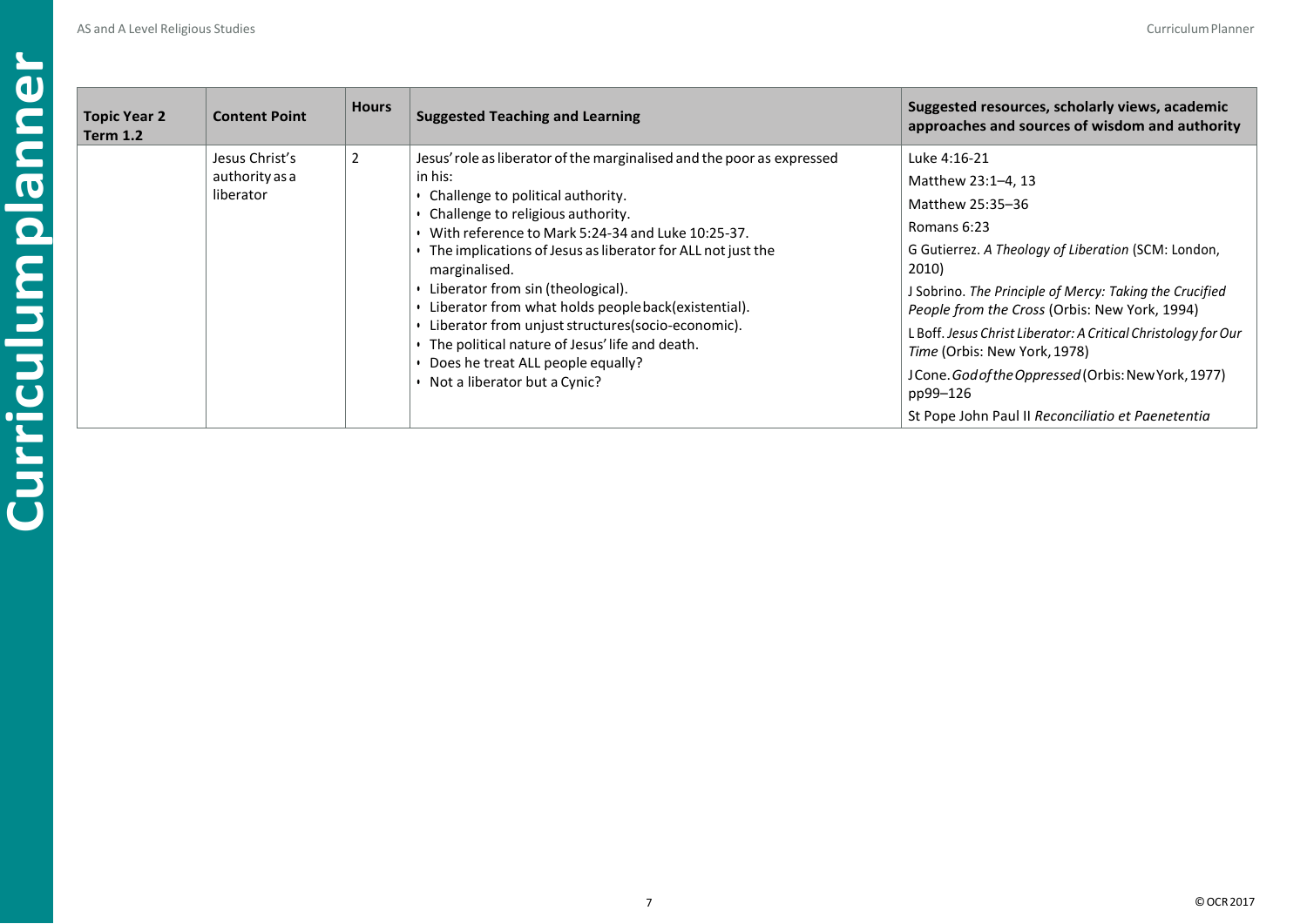| <b>Topic Year 2</b><br><b>Term 1.2</b> | <b>Content Point</b>                                                                                                                                                                            | <b>Hours</b>   | <b>Suggested Teaching and Learning</b>                                                                                                                                                                                                                                                                                                                                                                                                                                                                                                                                                                                                                                   | Suggested resources, scholarly views, academic<br>approaches and sources of wisdom and authority                                                                                                                                                                                                                                                                                                                                                                                                                                                                                                                                                                                                                                                |
|----------------------------------------|-------------------------------------------------------------------------------------------------------------------------------------------------------------------------------------------------|----------------|--------------------------------------------------------------------------------------------------------------------------------------------------------------------------------------------------------------------------------------------------------------------------------------------------------------------------------------------------------------------------------------------------------------------------------------------------------------------------------------------------------------------------------------------------------------------------------------------------------------------------------------------------------------------------|-------------------------------------------------------------------------------------------------------------------------------------------------------------------------------------------------------------------------------------------------------------------------------------------------------------------------------------------------------------------------------------------------------------------------------------------------------------------------------------------------------------------------------------------------------------------------------------------------------------------------------------------------------------------------------------------------------------------------------------------------|
| Christian Moral<br>Principles*         | The diversity of<br>Christian moral<br>reasoning and<br>practices and<br>sources of ethics<br>including, the Bible<br>as the only authority<br>for Christian ethical<br>practices               | 3              | As the Bible reveals God's will, then only biblical ethical commands<br>should be followed.<br>. Why is the Bible important?<br>• How useful is the Bible in moral decision making?<br>• To what extent does the Bible have authority?<br>· Are Biblical ethics in any way distinctive?<br>• The variety of ways the Bible can be interpreted<br>· Key elements to a fundamentalist view of the Bible.<br>· The strengths and weaknesses of a fundamentalist view of the Bible.<br>• Examples of Biblical contradictions e.g. the Law v Jesus' Law of love (the<br>woman caught in adultery)<br>. The role of the hermeneutic circle in the interpretation of the Bible. | Exodus 20:1-17<br>I Corinthians 13:1-7<br>N Messer. SCM Study Guide to Christian Ethics (SCM:<br>London, 2006) pp 15-39<br>J Barton. Understanding Old Testament Ethics<br>(Westminster: London, 2003)<br>J Barr. The Scope and Authority of the Bible (SCM:<br>London, 1980)<br>A CThiselton. Hermeneutics (Eerdamans: Grand Rapids,<br>2009)<br>J Barton Ed. The Cambridge Companion to Biblical<br>Interpretation (CUP: Cambridge, 1998)<br>S E Gillingham. One Bible Many Voices (SPCK: London,<br>1998)<br>N King. The New Testament (Mayhew: Suffolk, 2004)<br>An excellent translation and commentary of the New<br><b>Testament texts</b><br>https://www.youtube.com/watch?v=1TV6--wZol0<br>https://www.youtube.com/watch?v=skqbgMLaCjo |
|                                        | The diversity of<br>Christian moral<br>reasoning and<br>practices and<br>sources of ethics<br>including, the Bible,<br>Church and reason<br>as the sources of<br>Christian ethical<br>practices | $\overline{2}$ | Christian ethics must be a combination of biblical teaching, Church<br>teaching and human reason:<br>. The understanding of the role of the tradition of the Christian Church.<br>• The authority of the Church as a source of ethical decision making.<br>• The Magisterium.<br>• The strengths and weakness of the Christian church as a moral authority.<br>• The personal or collective nature of Christian ethics.<br>. The role of Natural Law.<br>• The authority of reason in Christian ethics.<br>• The strengths and weaknesses of reason and tradition in ethical decision<br>making.                                                                         | https://www.ewtn.com/faith/teachings/chura4.htm<br>http://www.catholicessentials.net/magisterium.htm                                                                                                                                                                                                                                                                                                                                                                                                                                                                                                                                                                                                                                            |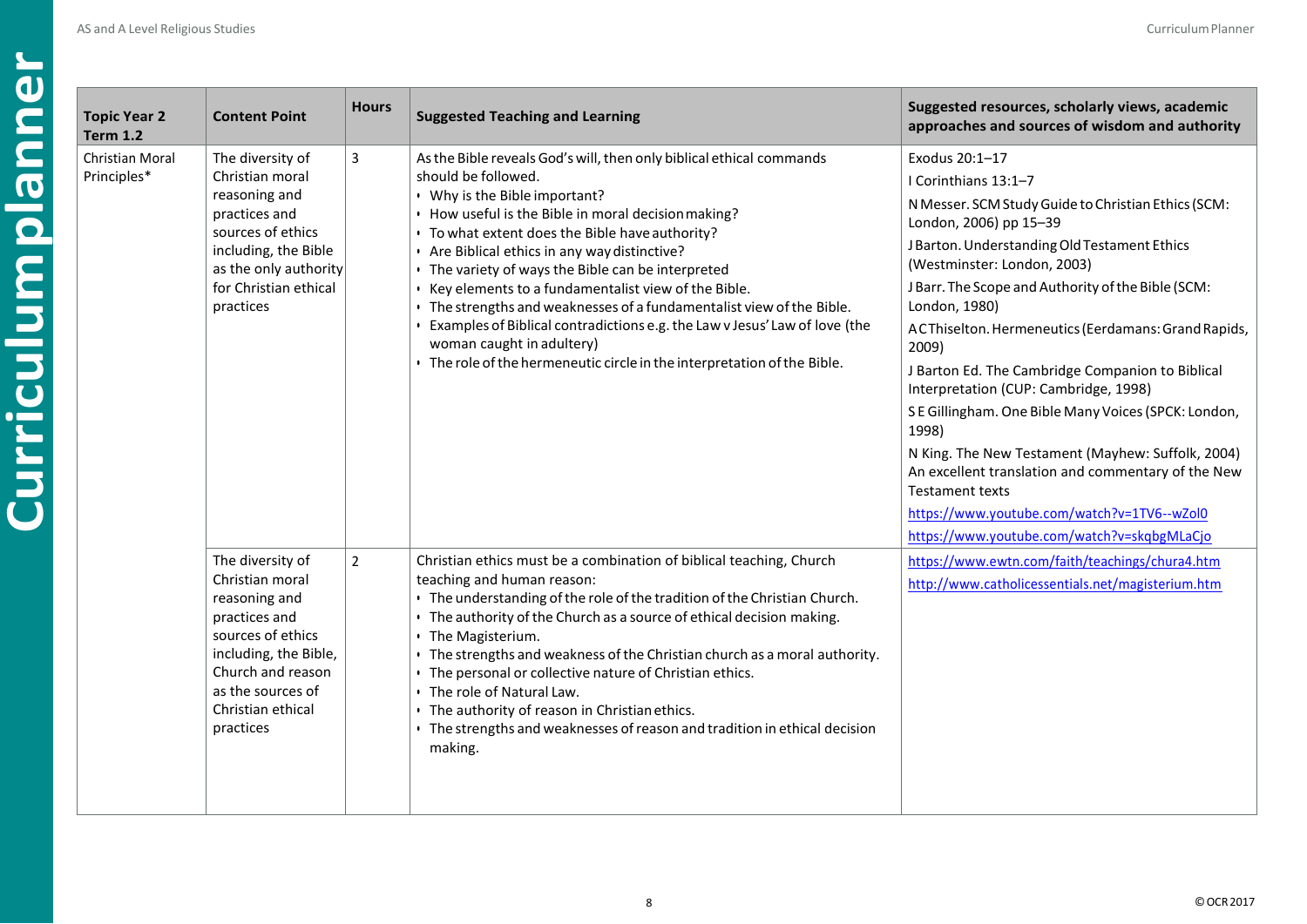| <b>Topic</b>               | <b>Content Point</b>                                                                                                                                                                                           | <b>Hours</b>   | <b>Suggested Teaching and Learning</b>                                                                                                                                                                                                                                                                                                                                                                                                                                                                                                                                                                                                             | Suggested resources, scholarly views, academic<br>approaches and sources of wisdom and authority                                                                                                                                                                                                                                                                                                                                                                                                              |
|----------------------------|----------------------------------------------------------------------------------------------------------------------------------------------------------------------------------------------------------------|----------------|----------------------------------------------------------------------------------------------------------------------------------------------------------------------------------------------------------------------------------------------------------------------------------------------------------------------------------------------------------------------------------------------------------------------------------------------------------------------------------------------------------------------------------------------------------------------------------------------------------------------------------------------------|---------------------------------------------------------------------------------------------------------------------------------------------------------------------------------------------------------------------------------------------------------------------------------------------------------------------------------------------------------------------------------------------------------------------------------------------------------------------------------------------------------------|
|                            | The diversity of<br>Christian moral<br>reasoning and<br>practices and<br>sources of ethics<br>including, love<br>(agape) as the only<br>Christian ethical<br>principle which<br>governs Christian<br>practices | $\overline{2}$ | Jesus' only command was to love and that human reason must decide<br>how best to apply this:<br>• Consider if love is the only commandment of Jesus.<br>· The unconditional nature of agape and the realistic implications of this.<br>Agape as an extension of covenantal love and the rights and<br>responsibilities in a covenant relationship.<br>· Tillich on justice, love and wisdom.<br>· Pope Benedict XVI and Pope Francis on Love.<br>· Is love enough to live a moral life?                                                                                                                                                            | Matthew 5:43-46<br>1 Cor. 13:4-7<br>A Study of the Christian Idea of Love; Part II The History of<br>the Christian Idea of Love, trans. P.S. Watson. Harper &<br>Row.<br>Grant, Colin (1996).<br>"Forthe Love of God: Agape," Journal of Religious Ethics,<br>24<br>Deus Caritas Est Benedict XVI<br>Amoris Laetitia Pope Francis<br>C. S Lewis. The Four Loves (Fount: London, 1963)                                                                                                                         |
| Christian Moral<br>Action* | The teaching and<br>example of Dietrich<br>Bonhoeffer on duty<br>to God and duty to<br>state                                                                                                                   | 3              | Bonhoeffer's teaching on the relationship of Church and State including:<br>• Obedience, leadership and doing God's will.<br>• To what extent it is possible to always know God's will.<br>· Justification of civil disobedience and whether Christians should<br>practice civil disobedience.<br>· Bonhoeffer's reversal of his family context as part of the state and<br>involvement in the plot to kill Hitler.<br>• The world that has come of age in Jesus Christ in an age of<br>secularism.<br>• The significance of pacifism for Bonhoeffer.<br>· Bonhoeffer's views on the dangers of an autocratic state and obedience<br>to God alone. | https://www.youtube.com/watch?v=Dk7Ti8wmZxk<br>F Schlongensiepen. Dietrich Bonhoeffer 1906-1945:<br>Martyr, Thinker Man of Resistance (T&T Clark: London,<br>2010)<br>C J Green. The Bonhoeffer Reader (Fortress: Minneapolis,<br>2013)<br>J Lawrence. Bonhoeffer: A Guide for the Perplexed (T&T<br>Clark: London, 2010)<br>JW De Gruchy. The Cambridge Companion to Dietrich<br>Bonhoeffer (CUP: Cambridge, 1999)<br>D Bonhoeffer. Letters and Papers from Prison (Augsburg<br>Fortress: Minneapolis, 2010) |
|                            | The teaching<br>and example of<br>Dietrich Bonhoeffer<br>on the Church as<br>community and<br>source of spiritual<br>discipline                                                                                | $\overline{2}$ | Bonhoeffer's role in the Confessing Church and his own religious<br>community at Finkenwalde:<br>· The authenticity of Church?<br>• What was the role of the Confessing Church?<br>· The unique community nature of Finkenwalde.<br>• Church as a divine reality.<br>· 'Religionless' Christianity in a world come of age.                                                                                                                                                                                                                                                                                                                         | D Bonhoeffer. Life Together and Prayerbook of the Bible<br>(Augsburg Fortress: Minneapolis, 2005)                                                                                                                                                                                                                                                                                                                                                                                                             |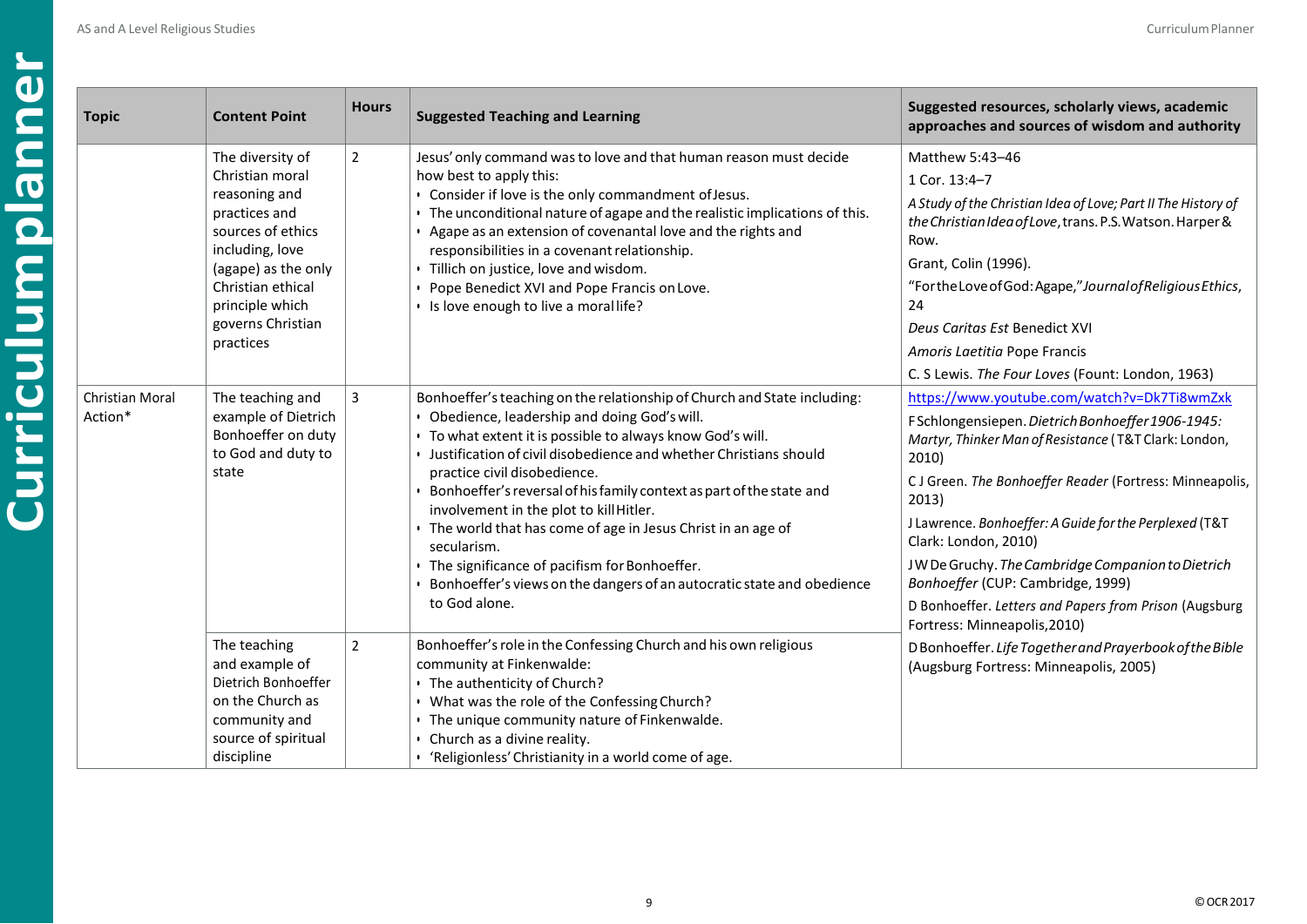| Topic | <b>Content Point</b>                                                                 | <b>Hours</b> | <b>Suggested Teaching and Learning</b>                                                                                                                                                                                                                                                                                                                                                                                                                                                                                                                                                                                                                                        | Suggested resources, scholarly views, academic<br>approaches and sources of wisdom and authority                    |
|-------|--------------------------------------------------------------------------------------|--------------|-------------------------------------------------------------------------------------------------------------------------------------------------------------------------------------------------------------------------------------------------------------------------------------------------------------------------------------------------------------------------------------------------------------------------------------------------------------------------------------------------------------------------------------------------------------------------------------------------------------------------------------------------------------------------------|---------------------------------------------------------------------------------------------------------------------|
|       | The teaching and<br>example of Dietrich<br>Bonhoeffer on the<br>cost of discipleship | 3            | Bonhoeffer's teaching on ethics as action including:<br>• Costly grace.<br>Sacrifice and Suffering.<br>Solidarity.<br>Protestant ideas on grace should not be 'cheapened' in the historical<br>context.<br>$\cdot$ How the Christian may be called vicariously to take the guilt of the world<br>on themselves.<br>$\cdot$ How Christians may be called to do evil rather than to be evil.<br>Personal suffering for the good of others.<br>. The notion the Church had fallen from the call of Jesus to be disciples.<br>The importance of the Beatitudes for the disciple and knowing God's will.<br>Discipleship demands suffering.<br>• How relevant is Bonhoeffer today? | https://www.youtube.com/watch?v=6UyH1sOrv40<br>D Bonhoeffer. Discipleship (Augsburg Fortress:<br>Minneapolis, 2003) |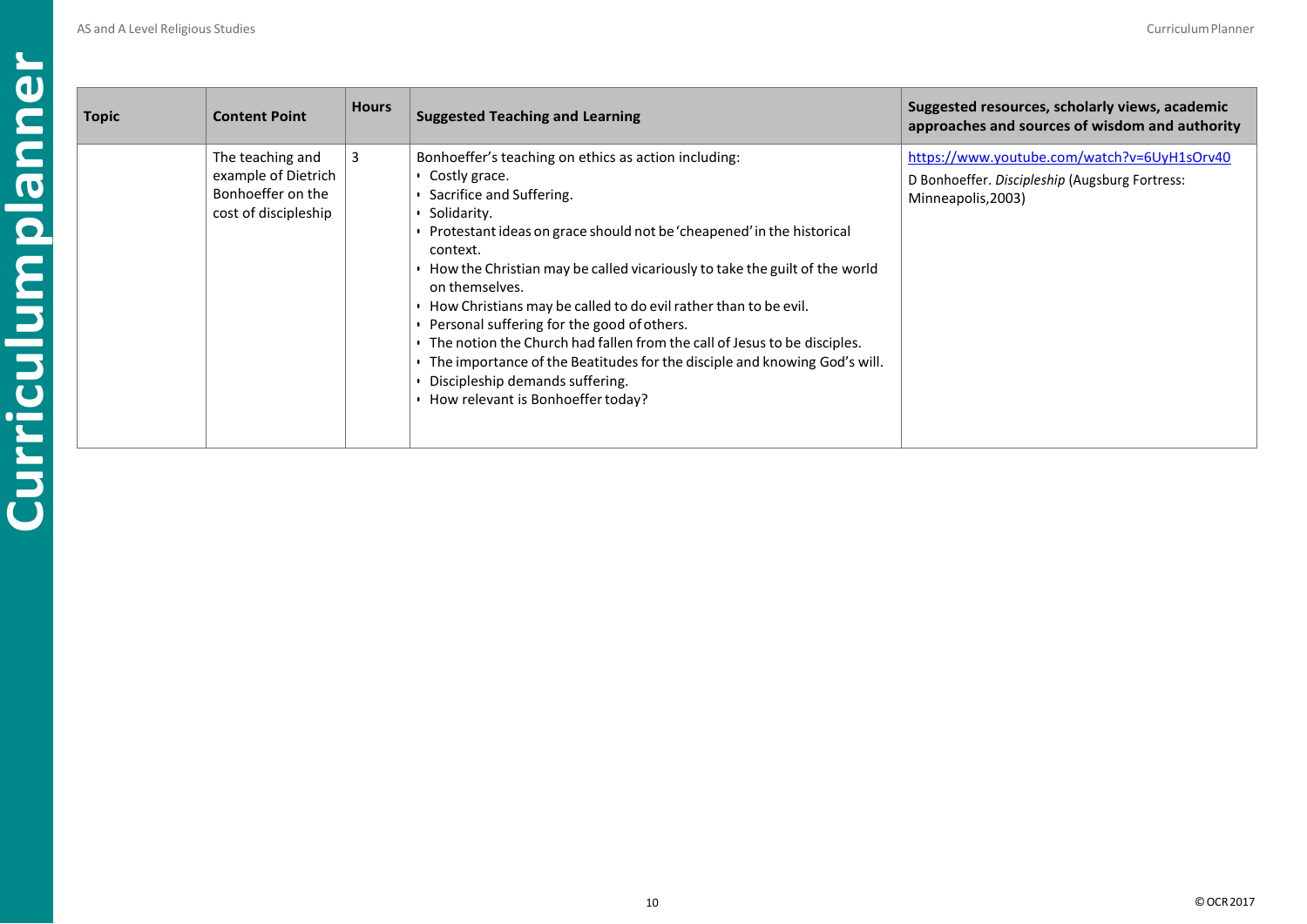| <b>Topic Year 2</b><br><b>Term 2.1</b> | <b>Content Point</b>                                                                   | <b>Hours</b> | <b>Suggested Teaching and Learning</b>                                                                                                                                                                                                                                                                                                                                                                                                                                                                                                                                                                                                                                                                                                                                                                                                                                                                                                         | Suggested resources, scholarly views, academic<br>approaches and sources of wisdom and authority                                                                                                                                                                                                                                                                                                                                                                                                                                                                                                                                                                                                                                                                                                                                                                                                                                                                                                                                                                                                                                                                                                                                                                                         |
|----------------------------------------|----------------------------------------------------------------------------------------|--------------|------------------------------------------------------------------------------------------------------------------------------------------------------------------------------------------------------------------------------------------------------------------------------------------------------------------------------------------------------------------------------------------------------------------------------------------------------------------------------------------------------------------------------------------------------------------------------------------------------------------------------------------------------------------------------------------------------------------------------------------------------------------------------------------------------------------------------------------------------------------------------------------------------------------------------------------------|------------------------------------------------------------------------------------------------------------------------------------------------------------------------------------------------------------------------------------------------------------------------------------------------------------------------------------------------------------------------------------------------------------------------------------------------------------------------------------------------------------------------------------------------------------------------------------------------------------------------------------------------------------------------------------------------------------------------------------------------------------------------------------------------------------------------------------------------------------------------------------------------------------------------------------------------------------------------------------------------------------------------------------------------------------------------------------------------------------------------------------------------------------------------------------------------------------------------------------------------------------------------------------------|
| Religious pluralism<br>and theology    | The teaching of<br>contemporary<br>Christian theology<br>of religion on<br>exclusivism | 3            | The view that only Christianity fully offers the means of salvation:<br>· Calvinist exclusivist response e.g. HKraemer.<br>· 'Biblical realism' i.e. texts which support the place of Christ as the sole<br>means of grace.<br>• Dominus Iesus (2000) which reiterates the statement made in Vatican 2<br>that 'The Catholic Church rejects nothing of what is true and holy in these<br>religions' (Nostra Aetate) but firmly rejects religious relativism/pluralism.<br>• The centrality of the Word in Barth's theology.<br>• The centrality of revelation in terms of the Trinity.<br>. The Incarnation as the particular and unique revelation of God.<br>• The Spirit as revelation of God's grace and that which makes human<br>minds open to the existence of God.<br>. Analysis of Barth's view that revelation is 'the abolition of religion' and<br>that 'religion is unbelief' and whether these suggest Christian<br>exclusivism. | D'Costa. G Christianity and World Religions (Wiley-<br>Blackwell, 2009)<br>https://www.youtube.com/watch?v=Wa7HdJ7FI78<br>&list=PLCE62098E8D4316B8&index=47<br>https://www.youtube.com/watch?v=MLnylZM14w0&<br>list=PLCE62098E8D4316B8&index=39<br>The Doctrine Commission of the Church of England<br>The Mystery of Salvation (Church House Publishing,<br>1995; ISBN: 0715137786) Chapter 7. Sets out the three<br>views - exclusivism, inclusivism and pluralism and<br>considers the implication of each on the Christian notions<br>of salvation<br>Grenz, Sand Olsen, R. 20th Century Theology: Godina<br>Transitional Age (IVP 1992) pages 65-77 (Barth<br>Hart, T (editor). The Dictionary of Historical Theology<br>(Eerdmans Publishing, 2000<br>John 14:6, Acts 4:12, 2 Corinthians 5:18-19<br>Hendrik Kraemer The Christian Message in a Non-<br>Christian World<br>Barth, K. Church Dogmatics (Continuum International<br>Publishing) I.2 section 17 ('The Revelation of God as the<br>Abolition of Religion'<br>Webster, J. Barth (Continuing Publishing Company,<br>1999).<br>Webster. J (editor). The Cambridge Companion to Karl<br>Barth (CUP, 2000) Chapter 15 (by J.A. di Noia) on Barth's<br>theology of religion.<br>Dominus Iesus (Catholic Truth Society, 2000) |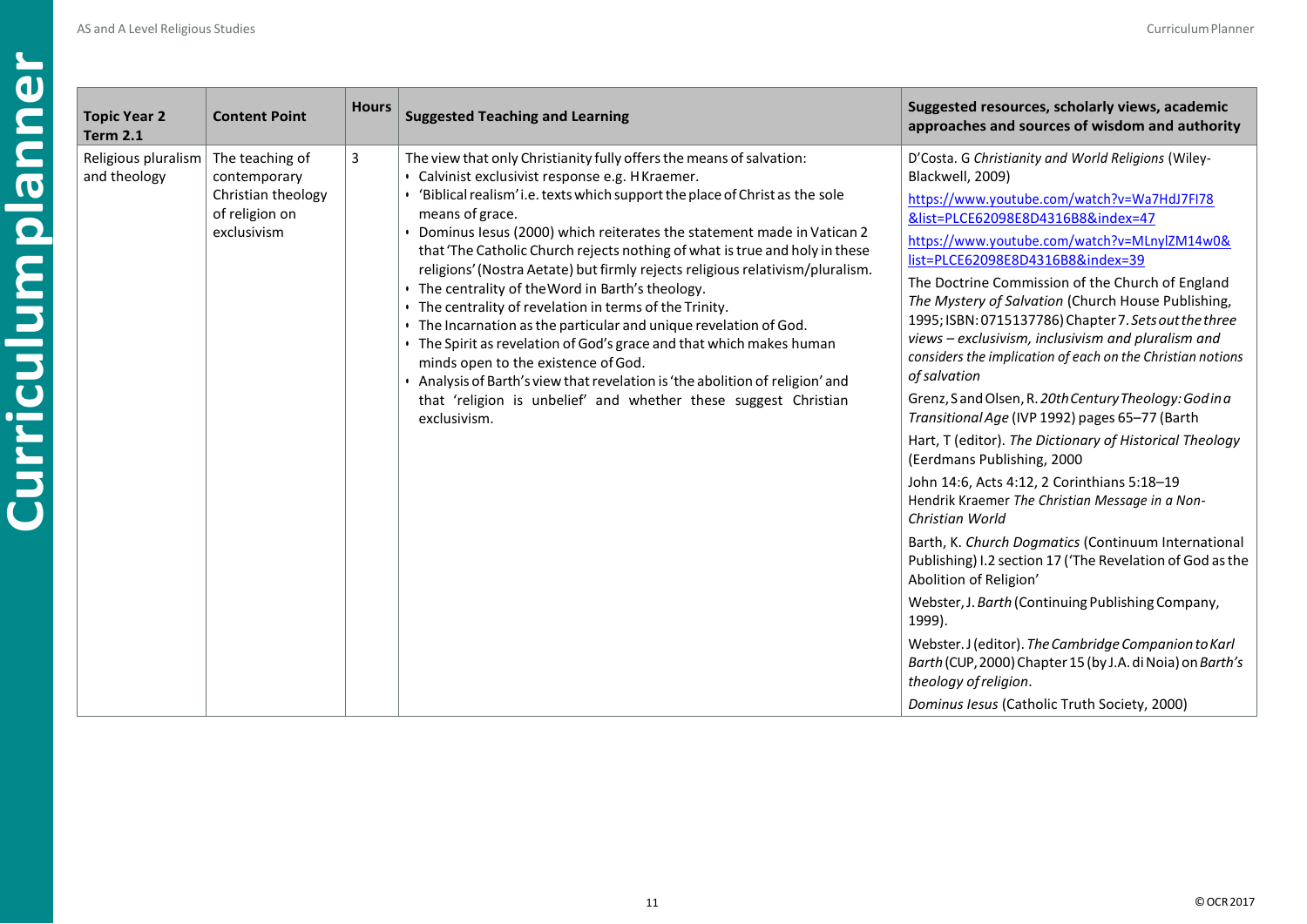| <b>Topic Year 2</b><br><b>Term 2.1</b> | <b>Content Point</b>                                                                   | <b>Hours</b> | <b>Suggested Teaching and Learning</b>                                                                                                                                                                                                                                                                                                                                                                                                                                                                                                                                                                                                                                                                                                                                                                                                                                                                                                                                                                                              | Suggested resources, scholarly views, academic<br>approaches and sources of wisdom and authority                                                                                                                                                                                                                                                                                                                                                                                          |
|----------------------------------------|----------------------------------------------------------------------------------------|--------------|-------------------------------------------------------------------------------------------------------------------------------------------------------------------------------------------------------------------------------------------------------------------------------------------------------------------------------------------------------------------------------------------------------------------------------------------------------------------------------------------------------------------------------------------------------------------------------------------------------------------------------------------------------------------------------------------------------------------------------------------------------------------------------------------------------------------------------------------------------------------------------------------------------------------------------------------------------------------------------------------------------------------------------------|-------------------------------------------------------------------------------------------------------------------------------------------------------------------------------------------------------------------------------------------------------------------------------------------------------------------------------------------------------------------------------------------------------------------------------------------------------------------------------------------|
|                                        | The teaching of<br>contemporary<br>Christian theology<br>of religion on<br>inclusivism | 3            | The view that although Christianity is the normative means of salvation,<br>'anonymous' Christians may also receive salvation:<br>• Church of England's report The Mystery of Salvation (chapter 7) a helpful<br>introduction.<br>• The issue of Christianity's relationship with Judaism, then with Platonism<br>and subsequently with Islam.<br>• Justin Martyr that others who express Christian virtues should be<br>considered to participate in Christian salvation, Tertullian 'What has<br>Athens to do with Jerusalem?'<br>• What theologians have said in modern times within the Protestant<br>(Schleiermacher, FD Maurice, Otto, Hick, Barth, Warren, Cragg) and<br>Roman Catholic (Vatican 2, Rahner, Kung) traditions.<br>· Karl Rahner's theology on Christianity and other religions.<br>• The Solus Christus principle.<br>• The Church as the means of grace.<br>· Extra ecclesiam nullasalus.<br>· Rahner's eschatological view of Church, should he be considered a<br>universalist rather than an inclusivist? | Sirach 24; Matthew 25:31ff; Luke 10:25ff; John 16:12-15;<br>Acts 17, Romans 1:18ff, 8:18ff;<br>Grenz, S. and Olsen, R. 20th Century Theology: Godina<br>Transitional Age (IVP 1992) pages 238-264 (Rahner).<br>K Rahner. Theological Investigations Volume 5 (1966)<br>chapter 6 or his Foundations of Christian Faith (1978)<br>Part VI chapter 10.<br>https://www.youtube.com/watch?v=n1bKWzPY0Yg<br>&index=54&list=PLCE62098E8D4316B8                                                  |
|                                        | The teaching of<br>contemporary<br>Christian theology<br>of religion on<br>pluralism   | 3            | The view that there are many ways to salvation of which Christianity<br>is one path.<br>John Hick<br>· Hick's use of Kantian epistemological categories in which religions<br>(phenomena of religious experience) are postulates of the one noumenal<br>Reality.<br>· Hick's rejection of the non-realists and other post-modern claims, (e.g.<br>Don Cupitt), that there is no transcendent reality and that all religions are<br>products of cultural experience.<br>Copernican revolution' in the theologies of the world to achieve a<br>'globaltheology'.<br>· Hick's radical challenge to the doctrines laid down at the great councils of<br>Nicaea and Chalcedon.<br>· Similarity to Bultmann and those who consider that the language of the<br>early Church and use of the term 'son' to describe Jesus was not to be<br>taken as an objective fact but as an existential metaphor.                                                                                                                                       | Hick, J. God Has Many Names (Macmillan, 1980) Includes<br>an autobiographical account of his conversion to<br>pluralism.<br>Hick, J. Godand the Universe of Faiths (Oneworld, 1973)<br>Note that this sets out his initial position which has<br>developed since that time.<br>Sinkinson, C. The Universe of Faiths: A Critical Study of<br>John Hick's Religious Pluralism (Paternoster Press, 2001)<br>https://www.youtube.com/watch?v=C79JmHZ4QB8&<br>index=34&list=PLCE62098E8D4316B8 |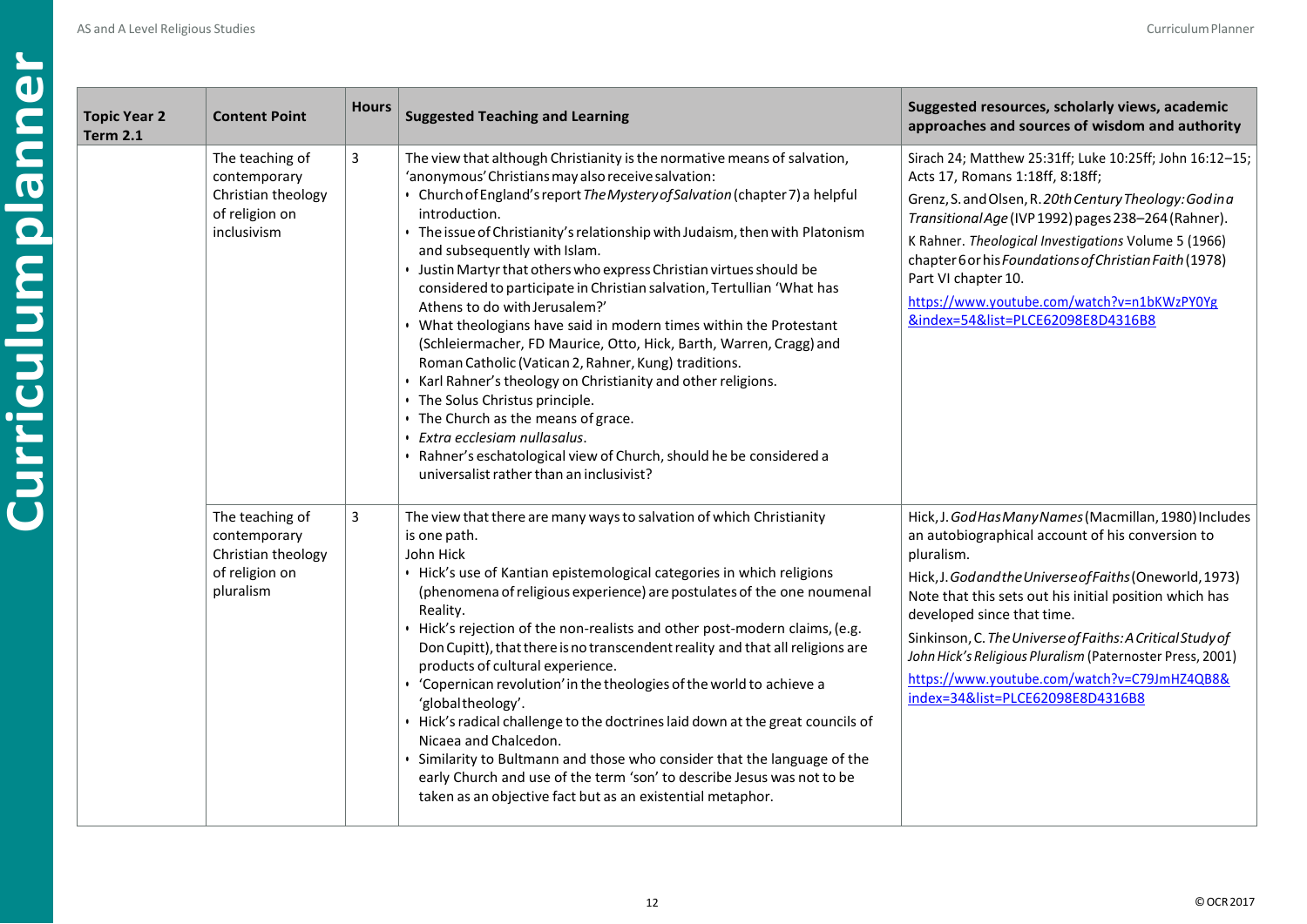| $\mathbf{d}$ | <b>Topic Year 2</b><br><b>Term 2.2</b> |
|--------------|----------------------------------------|
|              | Religious Plural<br>and Society        |
|              |                                        |
|              |                                        |
|              |                                        |
|              |                                        |
|              |                                        |
|              |                                        |
|              | Gender and<br>Society                  |
|              |                                        |

L

| <b>Topic Year 2</b><br><b>Term 2.2</b> | <b>Content Point</b>                                                                                                                                                                                        | <b>Hours</b>   | <b>Suggested Teaching and Learning</b>                                                                                                                                                                                                                                                                                                                                      | Suggested resources, scholarly views, academic<br>approaches and sources of wisdom and authority                                                                                                                                                                                                                                                                                                                                                                                                                                                                                                                                                |
|----------------------------------------|-------------------------------------------------------------------------------------------------------------------------------------------------------------------------------------------------------------|----------------|-----------------------------------------------------------------------------------------------------------------------------------------------------------------------------------------------------------------------------------------------------------------------------------------------------------------------------------------------------------------------------|-------------------------------------------------------------------------------------------------------------------------------------------------------------------------------------------------------------------------------------------------------------------------------------------------------------------------------------------------------------------------------------------------------------------------------------------------------------------------------------------------------------------------------------------------------------------------------------------------------------------------------------------------|
| Religious Pluralism<br>and Society     | The development of $ 3$<br>multi-faith societies                                                                                                                                                            |                | The reasons for the development of multi-faith societies:<br>• Migration.<br>. Influence of labour and the free market economy.<br>· Refugee and Assylum seekers.                                                                                                                                                                                                           | http://www.interfaith.org.uk<br>P.Hedges and A. Race (Ed). Christian Approaches to<br>Other Faiths (SCM:London, 2008)<br>D Pratt. The Church and Other Faiths: The World Council<br>of Churches, the Vatican and Interreligious Dialogue<br>(European University Studies, P Lang: Bern, 2010)<br>D Ford, The Future of Christian Theology (Wiley-Blackwell:<br>Oxford, 2011)<br>The Doctrine Commission of the Church of England,<br>The Mystery of Salvation (Church House Publishing,<br>1995) Chapter 7<br>Dominus Iesus (Catholic Truth Society, 2000)<br>https://www.youtube.com/watch?v=AjhY9D5EMxI<br>http://www.scripturalreasoning.org |
|                                        | Christian responses<br>to, including<br>responses<br>of Christian<br>communities to<br>inter-faith dialogue<br>The scriptural                                                                               | $\overline{2}$ | How Christian communities have responded to the challenge of encounters<br>with other faiths:<br>· Redemptoris Missio (RC).<br>· Nostrae Aetate (RC).<br>Sharing the Gospel of Salvation (CofE).<br>· To what extent has inter-faith dialogue contributed to social cohesion.<br>· Should Christians seek to convert others of faith and no faith.<br>Its methods and aims: |                                                                                                                                                                                                                                                                                                                                                                                                                                                                                                                                                                                                                                                 |
|                                        | reasoning<br>movement                                                                                                                                                                                       |                | • How the mutual study and interpretation of different religions' sacred<br>literature can help understanding of different and conflicting truth claims.<br>• The impact of the movement on inspiration and authority of sacred text.<br>. Is the movement a way of relativizing religious beliefs.                                                                         | http://www.interfaith.cam.ac.uk                                                                                                                                                                                                                                                                                                                                                                                                                                                                                                                                                                                                                 |
| Gender and<br>Society                  | The effects of<br>changing views of<br>gender and gender<br>roles on Christian<br>thought and<br>practice including,<br>Christian teaching<br>on the roles of men<br>and women in the<br>family and society | 5              | Reference to:<br>• Ephesians 5:22-33<br>$\cdot$   Cor 11:7<br>· Mullieris Dignitatem 18-19.<br>Consider the views of:<br>· Augustine<br>· Aquinas<br>· Luther.<br>To what extent Christian teaching is patriarchal and misogynist?                                                                                                                                          | Russell, L. and Clarkson, J. Dictionary of Feminist<br>Theologies (Mowbray, 1996)<br>Ruether, R. Women and Redemption (SCM Press: London,<br>1998)<br>Ruether, R. Sexismand God-Talk (SCM Press: London<br>1983)<br>R Tong. Feminist Thought (Routledge: London 1989)                                                                                                                                                                                                                                                                                                                                                                           |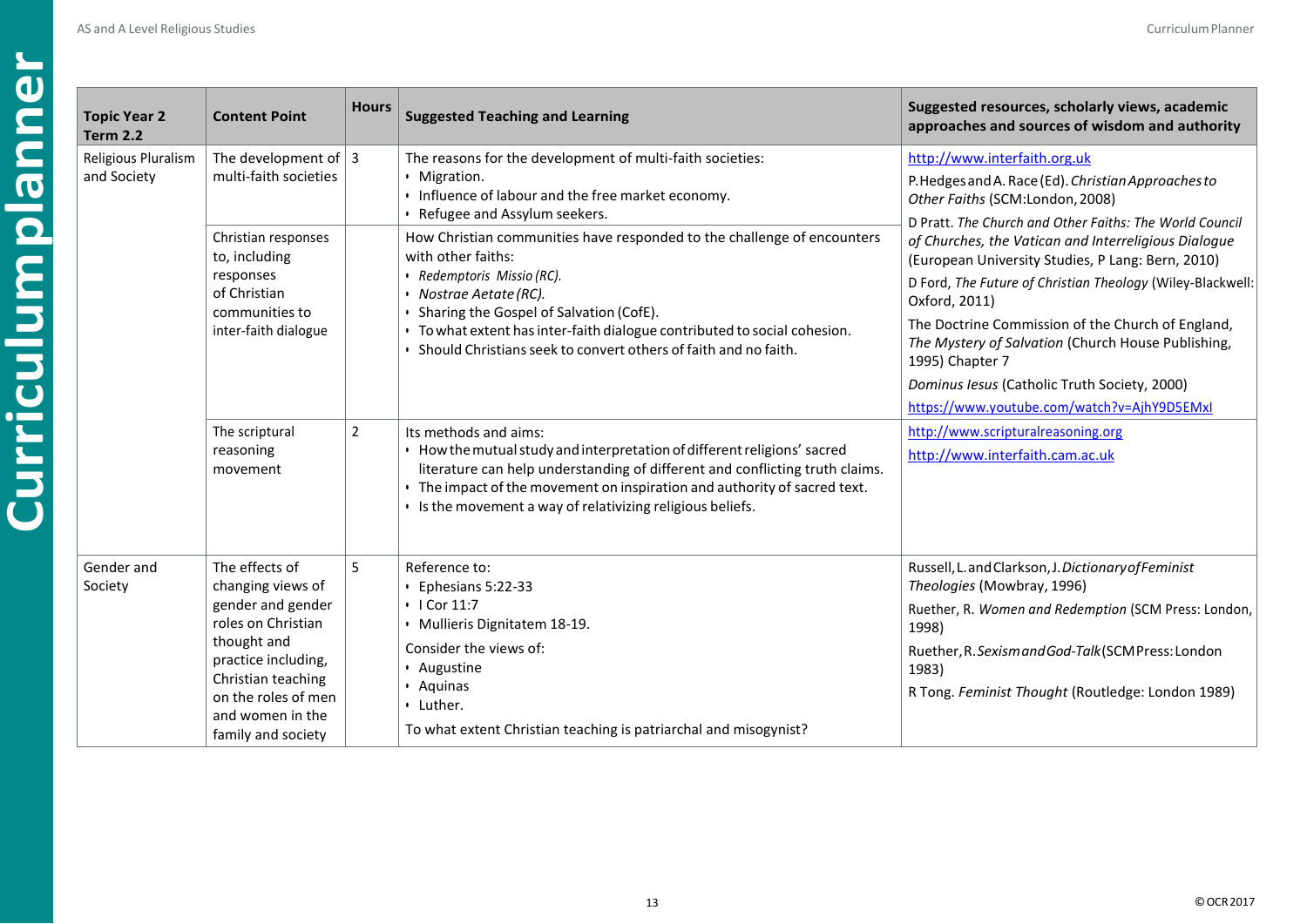| <b>Topic Year 2</b><br><b>Content Point</b><br><b>Term 2.2</b>                                                                                                                                                                                      | <b>Hours</b> | <b>Suggested Teaching and Learning</b>                                                                                                                                                                                                                                                                                                                                                                                                                                                                                                                                                                                                                                                                                                                                                                                                                                                                                                                                                                                                    | Suggested resources, scholarly views, academic<br>approaches and sources of wisdom and authority                                                                                                                                                                                                                                                                                                                                                                                                                                                                                                                                                                                                                                                                                                                                                                                                                                                                                                                                                                                                                                                                                                                                                                                                                 |
|-----------------------------------------------------------------------------------------------------------------------------------------------------------------------------------------------------------------------------------------------------|--------------|-------------------------------------------------------------------------------------------------------------------------------------------------------------------------------------------------------------------------------------------------------------------------------------------------------------------------------------------------------------------------------------------------------------------------------------------------------------------------------------------------------------------------------------------------------------------------------------------------------------------------------------------------------------------------------------------------------------------------------------------------------------------------------------------------------------------------------------------------------------------------------------------------------------------------------------------------------------------------------------------------------------------------------------------|------------------------------------------------------------------------------------------------------------------------------------------------------------------------------------------------------------------------------------------------------------------------------------------------------------------------------------------------------------------------------------------------------------------------------------------------------------------------------------------------------------------------------------------------------------------------------------------------------------------------------------------------------------------------------------------------------------------------------------------------------------------------------------------------------------------------------------------------------------------------------------------------------------------------------------------------------------------------------------------------------------------------------------------------------------------------------------------------------------------------------------------------------------------------------------------------------------------------------------------------------------------------------------------------------------------|
| The effects of<br>changing views of<br>gender and gender<br>roles on Christian<br>thought and<br>practice including,<br>Christian responses<br>to contemporary<br>secular views about<br>the roles of men<br>and women in the<br>family and society | 5            | Secular views of the roles of man and women in family and society.<br>The ways in which Christians have adapted and challenged changing<br>attitudes to family and gender including issues of:<br>· Motherhood and parenthood<br>• Is motherhood liberating or restricting?<br>• The view of Simone de Beauvoir on motherhood<br>· Naturalistic Feminist view on childbirth<br>• The view of Shulamih Firestone on family<br>. Ann Oakley on motherhood<br>. John Paul II view of motherhood and the relationship to the<br>idea of the theotokos as model<br>· The significance of virginity in Mullieris Dignitatem in relation to<br>motherhood.<br>• Different types of families<br>• The response of liberal, reconstruction and radical feminism to the roles of<br>men and women in the family and society<br>· should Christian teaching resist secular views of gender?<br>· Have secular views of gender undermined Christian views of gender?<br>• To what extent the idea of the family is entirely culturally<br>determined? | https://www.youtube.com/watch?v=1UHtiNTevSc<br>Luke 24:9-12<br>Acts 16:13-15<br>S Parsons (editor). The Cambridge Companion to Feminist<br>Theology (CUP: Cambridge 2002)<br>https://www.youtube.com/watch?v=Nh5KRNTsspk&<br>index=41&list=PLCE62098E8D4316B8<br>ESFiorenza. In Memory of Her (SCM Press: London,<br>1994) (second edition)<br>E S Fiorenza. Miriam's Child, Sophia's Prophet (SCM Press:<br>London, 1994)<br>ES Fiorenza. In Memory of Her: A Feminist Theological<br>Reconstruction of Christian Origins (SCM: London, 1994)<br>L. Isherwood & D. McEwan Ed. Introducing Feminist<br>Theology 2nd Ed. (SAP: Sheffied, 2001)<br>N. Slee. Faith & Feminism: An Introduction to Christian<br>Feminist Theology (DLT: London, 2003)<br>P. Trible. Texts of Terror (Fortress: Philidelphia, 1984)<br>L.S. Cahil. Sex Gender and Christian Ethics (CUP:<br>Cambridge: 1996)<br>D. Hampson. Theology & Feminism (Blackwell: Oxford,<br>2003)<br>M. Daly. Gyn/Ecology at<br>http://www.feministes-radicales.org/wp-content/<br>uploads/2010/11/mary-daly-gyn-ecology-the-<br>metaethics-of-radical-feminism.pdf<br>M. Daly. Beyond God the Father<br>A. Loades. Feminist Theology: A Reader (SPCK: London,<br>1996)<br>A. Loades. Feminist Theology: Voices from the Past (Polity:<br>Cambridge, 2001) |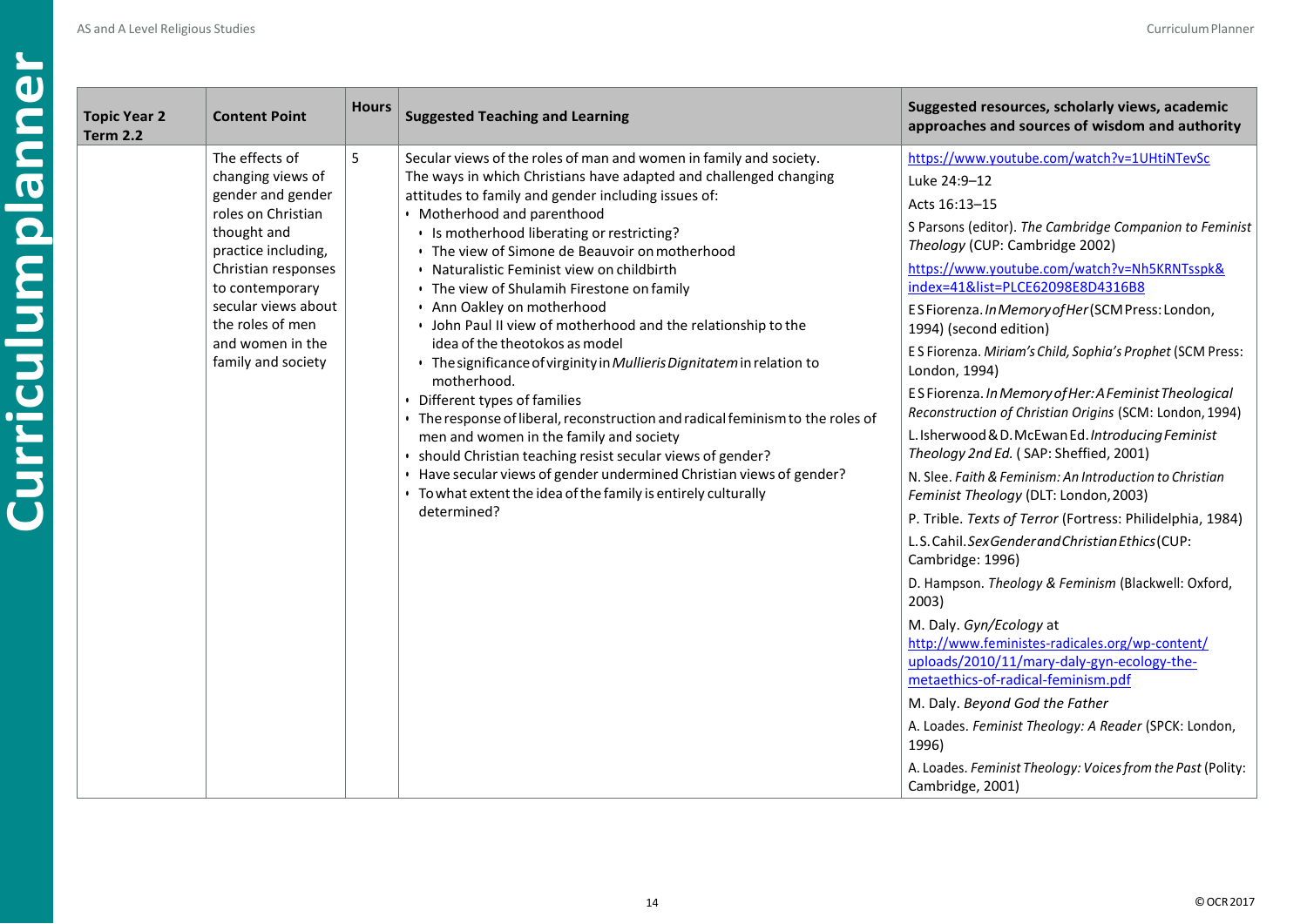| <b>Topic Year 2</b><br><b>Term 2.2</b> | <b>Content Point</b>                                                                                                                                                                                            | <b>Hours</b> | <b>Suggested Teaching and Learning</b>                                                                                                                                                                                                                                                                                                                                                                                                                                                                                                                                                                                                                                                                                                                                                                                                                                                                                                                                                                                                                                                          | Suggested resources, scholarly views, academic<br>approaches and sources of wisdom and authority                                                                                                                                                                                                                                                      |
|----------------------------------------|-----------------------------------------------------------------------------------------------------------------------------------------------------------------------------------------------------------------|--------------|-------------------------------------------------------------------------------------------------------------------------------------------------------------------------------------------------------------------------------------------------------------------------------------------------------------------------------------------------------------------------------------------------------------------------------------------------------------------------------------------------------------------------------------------------------------------------------------------------------------------------------------------------------------------------------------------------------------------------------------------------------------------------------------------------------------------------------------------------------------------------------------------------------------------------------------------------------------------------------------------------------------------------------------------------------------------------------------------------|-------------------------------------------------------------------------------------------------------------------------------------------------------------------------------------------------------------------------------------------------------------------------------------------------------------------------------------------------------|
| Gender and<br>Theology                 | The reinterpretation<br>of God by feminist<br>theologians<br>including the<br>teaching of<br>Rosemary Radford<br>Ruether and Mary<br>Daly on gender and<br>its implications for<br>the Christian idea<br>of God | 3            | Ruether's discussion of the maleness of Christ and its implications for<br>salvation including:<br>· Jesus' challenge to the male warrior-messiah expectation.<br>• The non-essential maleness for Ruether and rediscovering the divine<br>feminine.<br>· God as the female wisdom principle.<br>• Jesus as the incarnation of wisdom.<br>• The concept of the Sophia.<br>· Soskice's view of the Trinity<br>Can the Christian God be presented in female terms?<br>· Can women develop a genuine spirituality?<br>Can a male saviour save women?<br>Daly's claim that 'if God is male then male is God' and the<br>implications of this for Christianity:<br>· Christianity's 'Unholy Trinity' of rape, genocide and war.<br>· Spirituality experienced through nature.<br>· Daley's view of Christianity in Gyn/Ecology and her role as a 'pirate'.<br>Compare the feminist theology of Ruether and Daly:<br>• To what extent sexism and patriarchy has developed in the<br>mainstream churches.<br>• Can Christianity be saved or is the post Christian approach of Daly the<br>way forward? | N. K. Watson. Feminist Theology (Eerdmans: Grand<br>Rapids, 2003)<br>P Trible, Texts of Terror (Fortress: London)<br>D. Sawyer, and M. Collier (Editors). Is There a Future for<br>Feminist Theology? (Sheffield Academic Press: Sheffield<br>1999)<br>V. Woolf. A Room of One's Own<br>M. Atwood. The Handmaids Tale (Random House:<br>London, 2005) |
| The Challenge of<br>Secularism         | The rise of<br>secularism and<br>secularisation and<br>the view that God<br>is an illusion and<br>the result of wish<br>fulfilment                                                                              | 5            | The views of Freud and Dawkins, that society would be happier without<br>Christianity as it is infantile, repressive and causes conflict:<br>· Are spiritual values just human values?<br>• Is Christianity a major cause of social and personal problems?<br>· Are secularism and secularisation opportunities for Christianity to develop<br>new ways of thinking and acting?                                                                                                                                                                                                                                                                                                                                                                                                                                                                                                                                                                                                                                                                                                                 | https://www.youtube.com/watch?v= -SgDpyiKPc<br>&index=52&list=PLCE62098E8D4316B8<br>https://www.youtube.com/watch?v=lzJyM3PVzWM<br>&list=PLCE62098E8D4316B8&index=86<br>S. Freud. The Future of An Illusion<br>R. Dawkins. The God Delusion                                                                                                           |
|                                        | The rise of<br>secularism and<br>secularisation<br>and the view that<br>Christianity should<br>play no part in<br>public life                                                                                   | 5            | The views of secular humanists that Christian belief is personal and should<br>play no part in public life including:<br>• Education and schools.<br>· Government and state.<br>• Is or should Christianity be a significant contributor to society's culture<br>and values?                                                                                                                                                                                                                                                                                                                                                                                                                                                                                                                                                                                                                                                                                                                                                                                                                    |                                                                                                                                                                                                                                                                                                                                                       |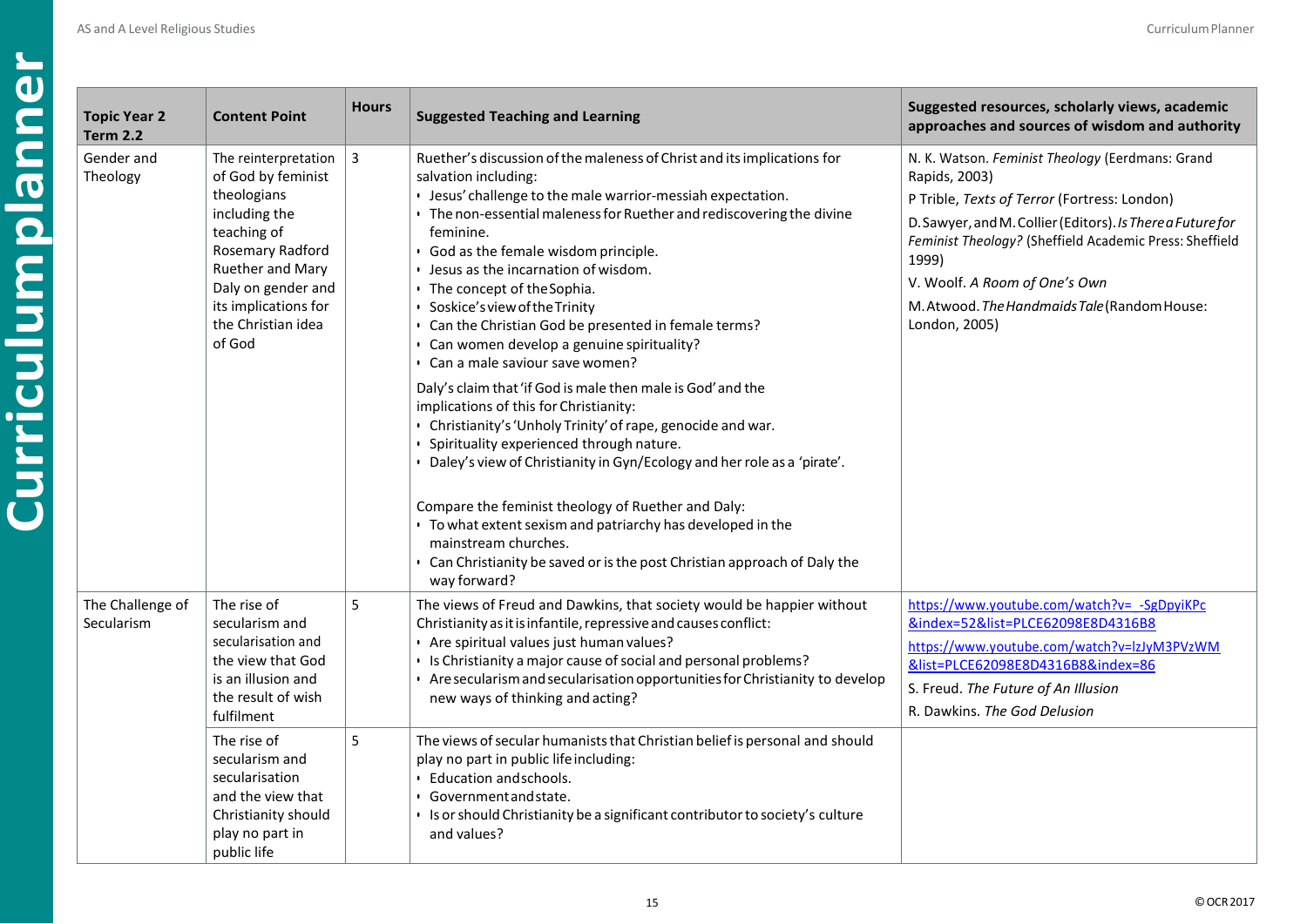| <b>Topic Year 2</b><br><b>Term 3.1</b> |
|----------------------------------------|
| Liberation<br>Theology and<br>Marx     |
|                                        |
|                                        |
|                                        |
|                                        |

| ear <sub>2</sub><br>$\mathbf{.1}$ | <b>Content Point</b>                                                                                                                                  | <b>Hours</b> | <b>Suggested Teaching and Learning</b>                                                                                                                                                                                                                                                                                                                                                                                                                                                                                                                                              | Suggested resources, scholarly views, academic<br>approaches and sources of wisdom and authority                                                                                                                                                                                                         |
|-----------------------------------|-------------------------------------------------------------------------------------------------------------------------------------------------------|--------------|-------------------------------------------------------------------------------------------------------------------------------------------------------------------------------------------------------------------------------------------------------------------------------------------------------------------------------------------------------------------------------------------------------------------------------------------------------------------------------------------------------------------------------------------------------------------------------------|----------------------------------------------------------------------------------------------------------------------------------------------------------------------------------------------------------------------------------------------------------------------------------------------------------|
| on<br>y and                       | The relationship of<br>liberation theology<br>and Marx including<br>Marx's teaching<br>on alienation and<br>exploitation                              | 5            | Exploitation occurs when humans are treated as objects and used as a means<br>to an end:<br>• Humans as a means of production.<br>· False consciousness.<br>· Reversal and the Gospel.<br>· Hegelian dialectical view of history.<br>• Ecclesial Base Communities as a way to avoid alienation and exploitation.                                                                                                                                                                                                                                                                    | https://www.youtube.com/watch?v=MMh-KtDp8nw<br>&index=77&list=PLCE62098E8D4316B8<br>https://www.youtube.com/watch?v=4enR1Xc4xng&<br>list=PLCE62098E8D4316B8&index=26<br>http://www.christendom-awake.org/pages/ratzinger/<br>liberationtheol.htm<br>http://www.christendom-awake.org/pages/ratzinger/    |
|                                   | The relationship of<br>liberation theology<br>and Marx including<br>liberation theology's<br>use of Marx to<br>analyse social sin                     | 5            | Liberation theology's use of Marxist analysis to analyse the deeper or structural<br>causes of social sin and have resulted in poverty violence and injustice<br>including:<br>· Capitalism.<br>· Institutions.<br>• The RC Response to structural sin as the avoidance of<br>responsibility.<br>• Pope Francis in Evangelii Gaudium on capitalism.                                                                                                                                                                                                                                 | liberationtheol.htm<br>R. Gibellini. The Liberation Theology Debate (SCM:<br>London, 1981)<br>G. Gutierrez. A Theology of Liberation (SCM: London,<br>2001)<br>P. Berryman Liberation Theology (Temple University<br>Press: Philadelphia, 2001)<br>A. T. Hennelly Ed. Liberation Theology: A Documentary |
|                                   | The relationship of<br>liberation theology<br>and Marx including<br>liberation theology's<br>teaching on the<br>'preferential option<br>for the poor' | 5            | The view that the Gospel demands that Christians must give priority to the<br>poor and act in solidarity with them, including the implications of this.<br>Placing right action (orthopraxis) before official Church teaching (orthodoxy):<br>• First and second act of praxis.<br>• The Three Mediations.<br>• Whether it is right for Christians to prioritise one group over another.<br>• The Biblical evidence in Exodus, Amos and Luke's Gospel.<br>• The Poor as the underside of history.<br>· Reversal and Development.<br>. The RC response to the 'preferential option'. | History (Orbis: Maryknoll, 1990)<br>C. Roeland (Ed) . The Cambridge Companion to Liberation<br>Theology (CUP: Cambridge, 1999)<br>D. McLellan, Marx (Fontanna: London, 1981)                                                                                                                             |